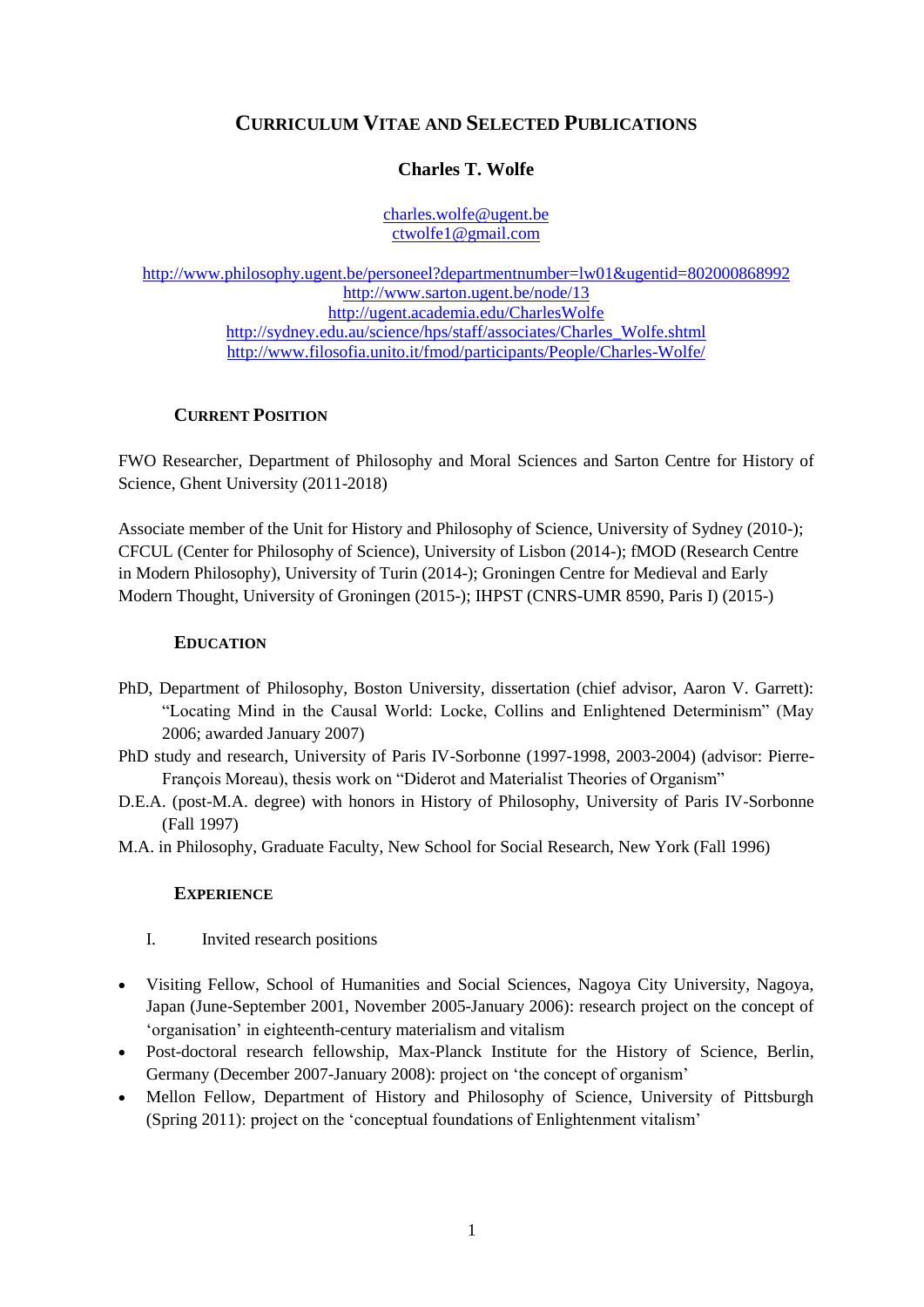# II. Teaching

- Teaching Fellow, Department of Philosophy, Boston University (1999-2001)
- Full-time Lecturer (ATER, Equivalent to Visiting Assistant Professor in the United States) in Modern Philosophy, Université de Toulouse II (2002-2003)
- Lecturer (adjunct), Department of Philosophy, Boston University (Summer 2006)
- Lecturer, Department of Philosophy, Université du Québec à Montréal (Fall 2006)
- Lecturer (as Australian Postdoctoral Fellow), Unit for History and Philosophy of Science, University of Sydney (2007-2011)
- Visiting Professor, Department of History and Philosophy of Science, University of Pittsburgh, Spring 2011
- Lecturer (as FWO Researcher), Ghent University, Department of Philosophy and Moral Sciences (2011-)

## *As invited faculty*

- Visiting Lecturer, CFCUL, University of Lisbon (May 2014)
- Visiting Professor, University of Turin (Winter Semester 2014-2015)

Courses taught include *Modern Philosophy* (Toulouse, Boston), *Empiricist Traditions* (UQAM), *The Scientific Revolution* (Sydney), *History and Philosophy of Medicine* (Sydney, Pittsburgh), *Life, Vitalism and Biology* (Lisbon) and *Theories and Concepts in History of Science* (Ghent, Turin), at undergraduate and graduate levels.

**Areas of Specialty**: Early Modern Science, History and Philosophy of the Life Sciences, History of Modern Philosophy, The Enlightenment

## **PUBLICATIONS** (selection)

## I. Monographs

1. *Materialism. A Historico-Philosophical Introduction* (Dordrecht: Springer Briefs, 2015)

2. *La philosophie de la biologie avant la biologie : matérialisme, vitalisme, organisme* (ms. in progress)

## II. Edited Volumes

- 1. Co-Editor (with Ubaldo Fadini & Antonio Negri), *Desiderio del Mostro. Dal Circo al Laboratorio alla Politica* (Rome: Manifestolibri, 2001)
- 2. Editor, *Monsters and Philosophy* (London: King's College Publications, 2005) Reviewed in *Pour la science* (June 2006)
- 3. Co-Editor (with Ofer Gal), *The Body as object and instrument of knowledge. Embodied Empiricism in early modern science* (Dordrecht/New York: Springer Verlag, Studies in History and Philosophy of Science, 2010)

Reviewed by John Gascoigne in *Metascience* (2010); Anita Guerrini in *Notre Dame*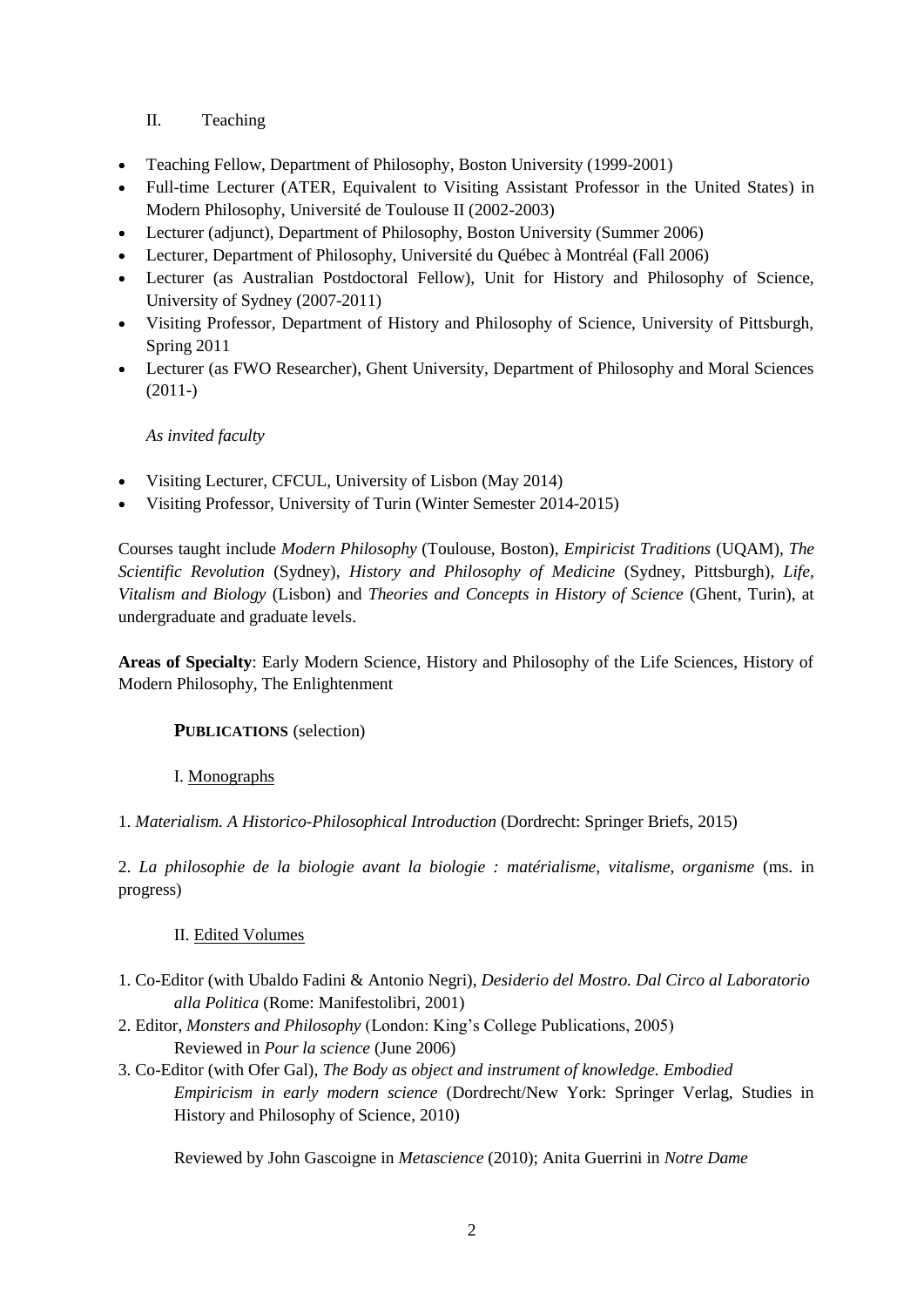*Philosophical Reviews* (2011), [http://ndpr.nd.edu/review.cfm?id=23210;](http://ndpr.nd.edu/review.cfm?id=23210) Bernard Joly in *Methodos* 11 (2011) : [http://methodos.revues.org/2479;](http://methodos.revues.org/2479) Jordan Taylor in *British Journal for the History of Philosophy* 19:6 (2011); Stéphane Schmitt in *Early Science and Medicine* 16 (2011); Antonio Clericuzio in *Intellectual History Review*, 22:2 (2012); Ian Stewart in *Isis* 103(3) (2012); Claire Crignon in *Astérion* 11 (2013)<http://asterion.revues.org/2459>

This book is now part of a Master's Course in early modern science at the University of Uppsala:

[http://www.idehist.uu.se/Schema%20V11/Science%20and%20the%20kowing%20body%20](http://www.idehist.uu.se/Schema%20V11/Science%20and%20the%20kowing%20body%20V11.pdf) [V11.pdf](http://www.idehist.uu.se/Schema%20V11/Science%20and%20the%20kowing%20body%20V11.pdf)

4. Co-Editor (with Sebastian Normandin), *Vitalism and the scientific image in post-Enlightenment life science, 1800-2010* (Dordrecht: Springer, series in History and Philosophy of the Life Sciences, 2013)

Reviewed by Jane Maeinschein in *Notre Dame Philosophical Reviews* (2013), [http://ndpr.nd.edu/news/43971-vitalism-and-the-scientific-image-in-post-enlightenment-life](http://ndpr.nd.edu/news/43971-vitalism-and-the-scientific-image-in-post-enlightenment-life-science-1800-2010/)[science-1800-2010/](http://ndpr.nd.edu/news/43971-vitalism-and-the-scientific-image-in-post-enlightenment-life-science-1800-2010/) ; Michel Morange in *Histoire de la recherche contemporaine* (CNRS) 2 (2013); Adam Ferner in *Philosophy* (2014), Snait Gissis in *Studies in the history and philosophy of biology and biomedical science* (2014)*;* Kevin Chang in *Early Science and Medicine* (2014); Pierre-Olivier Méthot in *Journal of the History of Biology* (2014); Andrea Gambarotto in *Verifiche* (2014)

- 5. Editor, *Brain Theory. Essays in critical neurophilosophy* (Palgrave MacMillan, 2014)
- 6. (Ed. with Sophie Bisset and Marie-Claude Felton), *Exploring the Early Modern Underground: Freethinkers, Heretics, Spies*. Paris: Honoré Champion (ISECS series), forthcoming December 2015 / January 2016.
- 7. (Ed. with Dana Jalobeanu), *Springer Encyclopedia of Early Modern Philosophy and the Sciences* (Springer, in preparation, 2 volumes; contract signed May 2015)
- 8. (Ed. w. Cécilia Bognon-Küss) *Philosophy of Biology before Biology* (contracted October 2015, Routledge, Series in History and Philosophy of Biology)

III. Edited special issues of journals

1. Guest Editor, *Graduate Faculty Philosophy Journal* (22:1), special issue on *The Renewal of Materialism* (2000)

Reviewed by Pascal Engel in *Revue philosophique de la France et de l'Étranger* 130:1 (2005).

- 2. Guest Editor, *Science in Context* (21:4, December 2008, Cambridge University Press), special issue on *Vitalism Without Metaphysics? Medical Vitalism in the Enlightenment*
- 3. Co-Editor (with Philippe Huneman), *History and Philosophy of the Life Sciences* (32:2-3, 2010), special issue on *The Concept of Organism: Historical, Philosophical, Scientific Perspectives*
- 4. Guest Editor, *History and Philosophy of the Life Sciences*, special issue *Sketches for a Conceptual History of Epigenesis* (in progress)

IV. Book chapters

1. "'Epicuro-Cartesianism': La Mettrie's Materialist Transformation of Early Modern Philosophy," in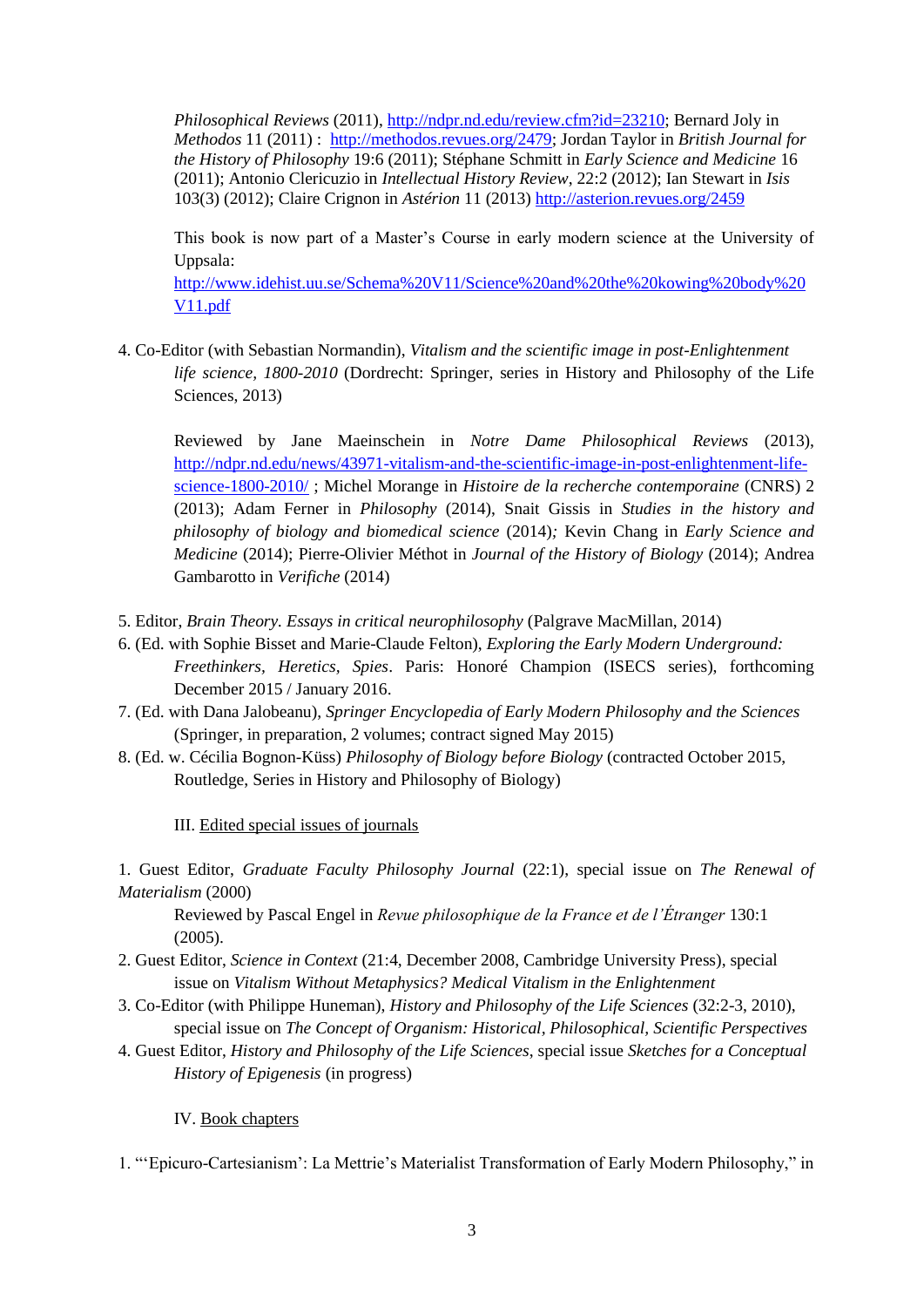H. Hecht, ed., *La Mettrie. Ansichten und Einsichten* (Proceedings of the La Mettrie Conference, Potsdam, November 2001) (Berlin: Berliner Wissenschafts-Verlag, 2004)

- 2. "The Death of La Mettrie," in T. Kaitaro & M. Roinila, eds., *Filosofin Kuolema* (Helsinki: Summa, 2004) (in Finnish); French version in *Dictionnaire de la mort* (Paris: R. Laffont, 2010)
- 3. "The Materialist Denial of Monsters," in C.T. Wolfe, ed., *Monsters and Philosophy* (2005)
- 4. "La réduction médicale de la morale chez La Mettrie," in J.-Cl. Bourdin, F. Markovits *et al*., eds., *Matérialistes français du XVIII<sup>e</sup> siècle. La Mettrie, Helvétius, d'Holbach* (Paris: PUF, 2006)
- 5. "Materialism and Temporality. On Antonio Negri's 'Constitutive' Ontology," in T.S. Murphy & A.-K. Mustapha, eds., *The Philosophy of Antonio Negri* 2: *Revolution in Theory* (London: Pluto Press, 2007)
- 6. "La crypto-normativité de Smith," in T. Belleguic, É. Van der Schueren, S. Vervacke, eds., *Les discours de la sympathie. Enquête sur une notion de l'âge classique à la modernité* (Québec: Presses de l'Université Laval, 2007)
- 7. "A happiness fit for organic bodies: La Mettrie's medical Epicureanism," in N. Leddy & A. Lifschitz, eds., *Epicurus in the Enlightenment*, SVEC series (Oxford: Voltaire Foundation, 2009)
- 8. "Empiricist heresies in early modern medical thought," in C.T. Wolfe & O. Gal, eds. *The Body as object and instrument of knowledge*. *Embodied empiricism in early modern science* (Dordrecht/New York: Springer Verlag, Studies in History and Philosophy of Science, 2010)
- 9. "Locke's Compatibilism: Suspension of Desire or Suspension of Determinism?", in J. Keim Campbell & M. O'Rourke, eds., *Action, Ethics and Responsibility* (*Topics in Contemporary Philosophy*, vol. 7) (Cambridge, Mass.: MIT Press, 2010)
- 10. "Un colpo di dadi non cancelleràmai il caso: il determinismo lucreziano in Locke," in *Lucrezio e la modernità*, eds. G. Mormino, V. Morfino & F. del Lucchese (Naples: Bibliopolis, 2010)
- 11. "From Spinoza to the socialist cortex: Steps toward the social brain," in D. Hauptmann & W. Neidich, eds., *Cognitive Architecture. From Bio-Politics To Noo-Politics* (Rotterdam: 010 Publishers, Delft School of Design Series, 2010)
- 12. "Why was there no controversy over Life in the Scientific Revolution?", in V. Boantza & M. Dascal, eds., *Controversies in the Scientific Revolution* (Amsterdam: John Benjamins, 2011)
- 13. "Le mécanique face au vivant," in B. Roukhomovsky & S. Roux, eds., *L'automate: modèle, machine, merveille* (Bordeaux: Presses universitaires de Bordeaux, 2012)
- 14. "Forms of Materialist Embodiment," in *Anatomy and the Organization of Knowledge, 1500- 1850*, eds. M. Landers & B. Muñoz (London: Pickering and Chatto, 2012)
- 15. "L'organisme : concept hybride et polémique," in J.-J. Kupiec, ed., *La vie, et alors ? Une histoire critique de la biologie* (Paris: Belin, 2013)
- 16. "'The brain is a book which reads itself'. Cultured brains and reductive materialism from Diderot to J.J.C. Smart," in H. Groth and C. Danta, eds., *Mindful Aesthetics: Literature and the Science of Mind* (London: Bloomsbury, 2014)
- 17. "Sensibility as vital force or as property of matter in mid-eighteenth-century debates," in H.M. Lloyd, ed., Sensibilité*: The Knowing Body in the Enlightenment* (Dordrecht: Springer, Studies in History and Philosophy of Science Series, 2014)
- 18. "The Allure of the Flesh and the Vitality of Materialism: Aporias of Embodiment," in F. Ensslin and C. Klink, eds., *Aesthetics of the Flesh* (Berlin: Sternberg Press, 2014)
- 19. "Epigenesis as Spinozism in Diderot's biological project," in O. Nachtomy and J.E.H. Smith, eds., *The Life Sciences in Early Modern Philosophy* (Oxford: Oxford University Press, 2014)
- 20. "On the Role of Newtonian Analogies in Eighteenth-Century Life Science: Vitalism and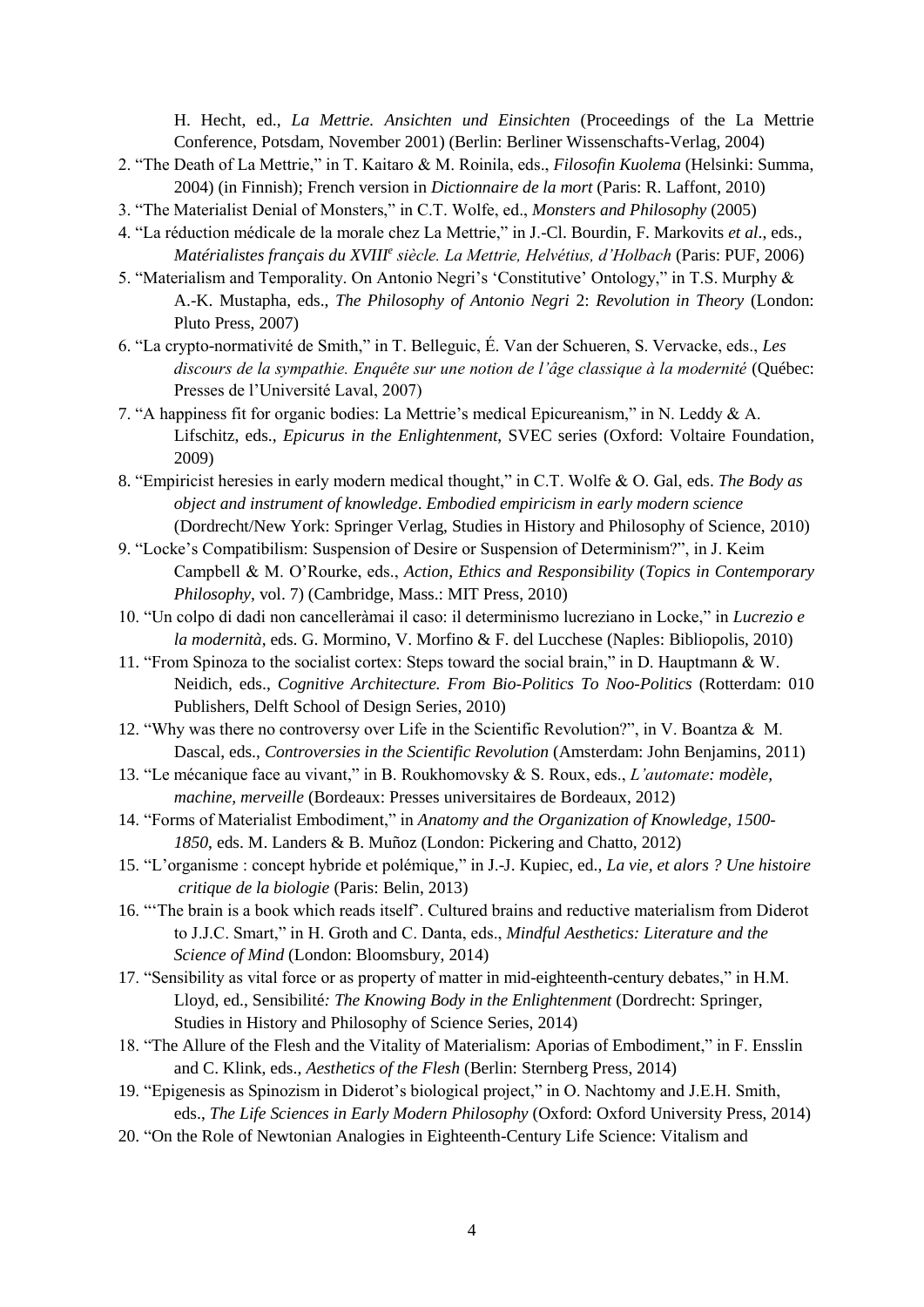Provisionally Inexplicable Explicative Devices," in Z. Biener & E. Schliesser, eds., *Newton and Empiricism* (Oxford: Oxford University Press, 2014)

- 21. (w. Michaela Van Esveld), "The Material Soul: Strategies for Naturalising the Soul in an Early Modern Epicurean Context," in D. Kambaskovic-Sawers, ed., *Conjunctions: Body, Soul and Mind from Plato to Descartes* (Dordrecht: Springer, History of the Philosophy of Mind Series, 2014)
- 22. (w. Danijela Kambaskovic-Sawers), "The Senses in Philosophy and Science: From the nobility of sight to the materialism of touch," in *A Cultural History of the Senses in the Renaissance*, ed. H. Roodenburg (London: Bloomsbury, 2014)
- 23. "Was Canguilhem a biochauvinist? Goldstein, Canguilhem and the project of 'biophilosophy'," in D. Meacham, ed., *Medicine and Society, New Continental Perspectives* (Springer, Philosophy and Medicine Series,2015)
- 24. "The discreet charm of 18<sup>th</sup>-century vitalism and its avatars," forthcoming in Italian translation in Paolo Pecere, ed., *Il libro della natura*, vol. 1: *Scienze e filosofia da Copernico a Darwin* (Rome: Carocci, 2015)
- 25. "*Tres medici, duo athei*? The physician as atheist and the medicalization of the soul," in *Know Thyself. Early Modern Medicine and Natural Philosophy*, eds. P. Distelzweig, B Goldberg, E Ragland (Springer, 2015)
- 26. "Brain Theory Between Utopia and Dystopia: Neuronormativity Meets the Social Brain." In *Alleys of Your Mind: Augmented Intelligence and Its Traumas*, ed. Matteo Pasquinelli (Leuphana University Lüneburg: Meson Press, 2015)
- 27. "Boundary crossings. The Blurring of the Human/Animal Divide as Naturalization of the Soul in Early Modern Philosophy," in Stefanie Buchenau and Roberto Lo Presti, eds., *Human and Animal Cognition in Early Modern Philosophy and Medicine* (Pittsburgh: University of Pittsburgh Press, 2015)
- 28. (w. Philippe Huneman), "Man-machines and embodiment from La Mettrie to Claude Bernard," in J.E.H. Smith, ed., *Embodiment*, commissioned chapter for Oxford Philosophical Concepts series (Oxford: Oxford University Press, in preparation)

V. Articles in refereed journals

- 1. "Machine et organisme chez Diderot," *Recherches sur Diderot et l'Encyclopédie* 26 (1999) : special issue on *Diderot: philosophie, matérialisme*
- 2. (with Fabrice Stroun), "L'évolution du statut de la connaissance dans le traité *Du serf-arbitre* de Luther," *Archives de philosophie* 66:2 (Summer 2003)
- 3. "Un matérialisme désincarné: la théorie de l'identité cerveau-esprit," *Matière première* 1 (2006): *Nature et naturalisations*
- 4. "L'organisme, une fiction instrumentale?", *Sciences et Avenir Hors-Série* 147 (July 2006): *Les fictions de la science*
- 5. "Determinism/Spinozism in the Radical Enlightenment: the cases of Anthony Collins and Denis Diderot," in P. Ihalainen *et al*., eds., *Boundaries in the Eighteenth Century*, *International Review of Eighteenth-Century Studies (IRECS)*, Vol. 1 (Helsinki/Oxford, 2007)
- 6. (with Mathieu Aury), "Sommes-nous les héritiers des Lumières matérialistes?", *Phares* (Québec) vol. 8 (2008)
- 7. (with Motoichi Terada), "The 'animal economy' as object and program in Montpellier vitalism," *Science in Context* 21:4 (December 2008)
- 8. "*Cabinet d'Histoire Naturelle*, or: The Interplay of Nature and Artifice in Diderot's Naturalism,"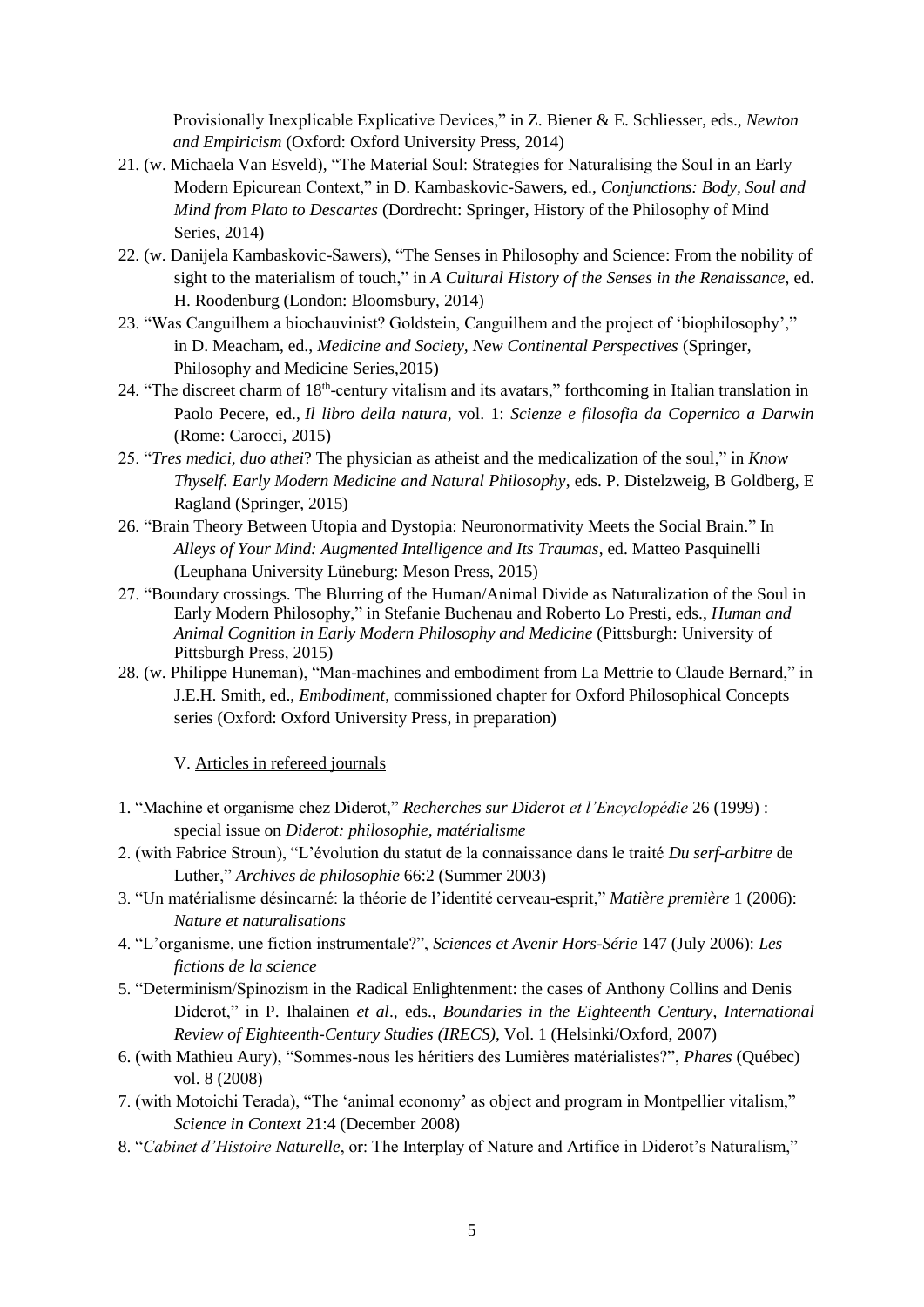*Perspectives on Science* 17:1 (2009)

- 9. (with Alan Salter), "Empiricism contra Experiment: Harvey, Locke and the Revisionist View of Experimental Philosophy," *Bulletin de la SHESVIE* 19:2 (2009)
- 10. "Organisation ou organisme? L'individuation organique selon le vitalisme montpelliérain," invited article for special issue of *Dix-Huitième Siècle*, vol. 41, eds. Y. Citton & L. Loty: *Individus et communautés dans la pensée et les pratiques des Lumières* (2009)
- 11. "Endowed molecules and emergent organization : the Maupertuis-Diderot debate," *Early Science and Medicine* 15 (2010)
- 12. "Epicureanism and Modernity" (on Catherine Wilson), *The Journal of Scottish Philosophy* 8:1 (Spring 2010)
- 13. "Do organisms have an ontological status?", *History and Philosophy of the Life Sciences* 32: 2-3 (2010)
- 14. "Chance between holism and reductionism: tensions in the conceptualisation of Life," *Progress in Biophysics and Molecular Biology* 110 (2012)
- 15. "Vitalism and the resistance to experimentation on life in the eighteenth century," *Journal of the History of Biology* (2012) DOI: 10.1007/s10739-012-9349-1
- 16. "Teleomechanism redux? Functional physiology and hybrid models of Life in early modern natural philosophy," *Gesnerus - Revue Suisse d'Histoire de la Médecine et des Sciences* 71:2 (2014)
- 17. "The organism as ontological go-between. Hybridity, boundaries and degrees of reality in its conceptual history," *Studies in History and Philosophy of Biological and Biomedical Sciences* 48 (2014)
- 18. "Diderot and materialist theories of the self," *Journal of Society and Politics* 9(1) (2015)

#### VI. Refereed conference proceedings

1. "The Social Brain: a Spinozist Reconstruction," in *ASCS 2009: Proceedings of the 9th Conference of the Australasian Society for Cognitive Science*, eds. W. Christensen, E. Schier, and J. Sutton (Sydney: Macquarie Centre for Cognitive Science, 2010)

#### VII. Entries in reference works

- 1. Entry "Matérialisme" in B. Andrieu, ed., *Dictionnaire du corps* (Paris: Éditions du CNRS, 2006)
- 2. Entries "Agrégat," "Cause et Effet" and "Essence" in J.-C. Bourdin *et al*., eds., *Encyclopédie du Rêve de D'Alembert* (Paris: Éditions du CNRS, 2006)
- 3. Entry "Vitalism" in M. Gargaud *et al*., eds., *Encyclopedia of Astrobiology* (Dordrecht: Springer, 2011, revised edition 2013)
- 4. Chapter "Materialism" in A.V. Garrett, ed., *Routledge Companion to 18th Century Philosophy* (London: Routledge, 2014)
- 5. Entry on Diderot in *Stanford Encyclopedia of Philosophy* (w. J.B. Shank, in progress)

#### VIII. Articles in non-peer reviewed journals (selection)

- 1. "La catégorie d''organisme' dans la philosophie de la biologie," *Multitudes* 16 (2004); reprinted in Y. Moulier-Boutang, ed., *Multitudes. Une anthologie* (Paris: Éditions Amsterdam, 2007)
- 2. "Essere significa essere in vista di un fine. Aristotele e la disputa col materialismo," *Quaderni materialisti* vols. 3/4 (2004-2005)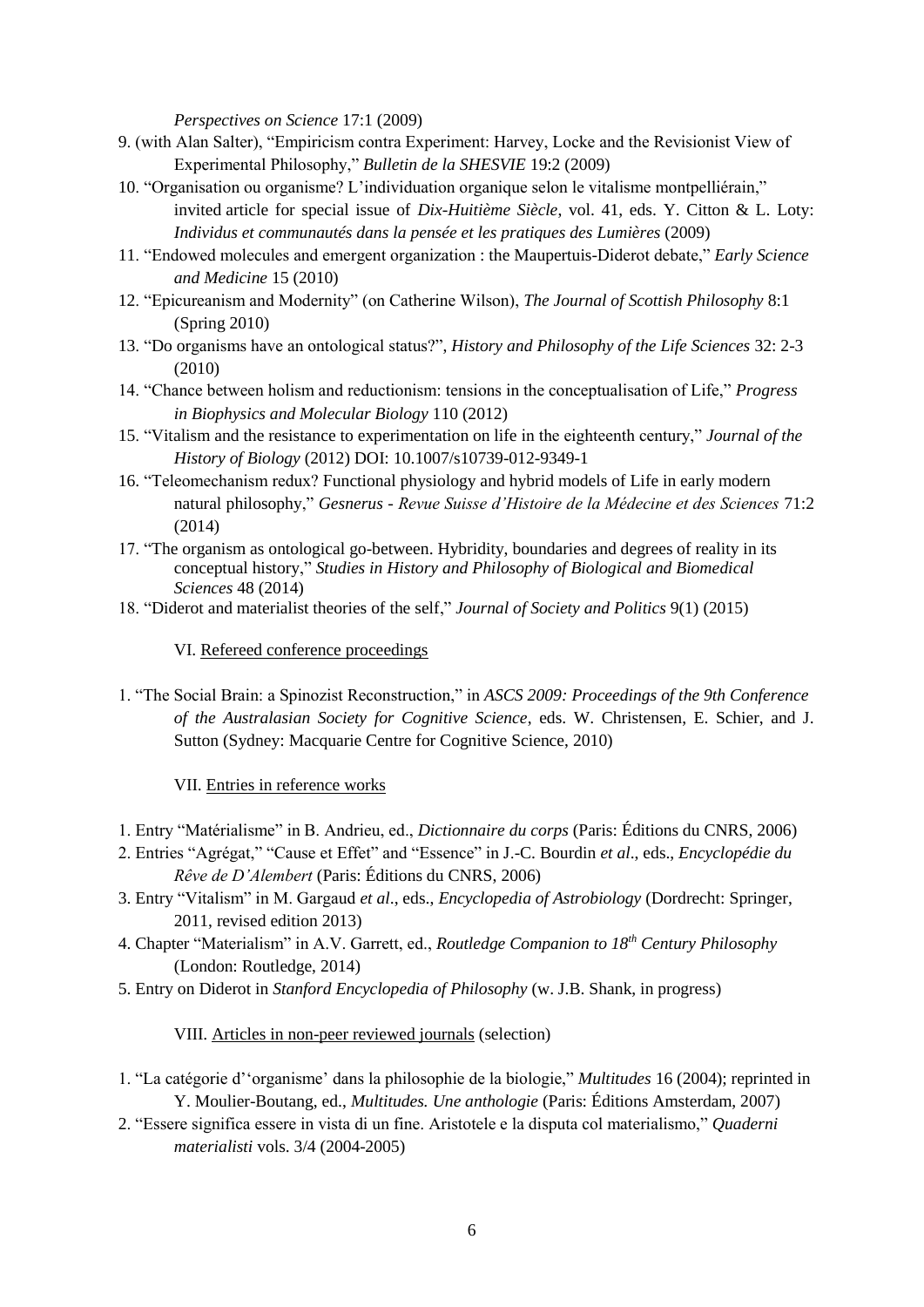- 3. "Le rire matérialiste," *Multitudes* 30 (2007)
- 4. "Conditions de la naturalisation de l'esprit : la réponse clandestine," *La Lettre clandestine* 18 (2010)
- 5. "Une biologie clandestine ? Le projet d'un spinozisme biologique chez Diderot," *La lettre clandestine* 19 (2011)
- 6. "From substantival to functional vitalism and beyond, or from Stahlian animas to Canguilhemian attitudes," *Eidos* 14 (2011)
- 7. "Vital materialism and the problem of ethics in the Radical Enlightenment," *Philosophica* 88 (2013)
- 8. "The organism reality or fiction?" *The Philosopher's Magazine* 67 (2014) (by invitation)
- 9. "Holism, organicism and the risk of biochauvinism," *Verifiche* 43(1-3) (2014) (by invitation)

### IX. Articles published electronically

1. "De-ontologizing the Brain: from the fictional self to the social brain," *CTheory* 30:1 (Winter 2007), online at: [http://www.ctheory.net/articles.aspx?id=572](https://www-mail.usyd.edu.au/horde/util/go.php?url=http%3A%2F%2Fwww.ctheory.net%2Farticles.aspx%3Fid%3D572&Horde=510a4e62d08be9a128c2d1b2ef5188f2)

### X. Translations

- 1. Béatrice Longuenesse, *Kant et le pouvoir de juger* (Paris: PUF, 1993), translated as *Kant and the Capacity to Judge* (Princeton: Princeton University Press, 1998)
- 2. (co-translator), Antonio Negri, *Subversive Spinoza* (Manchester: Manchester University Press, 2004)
- 3. various articles translated (1995-2012), list available on demand

## XI. Reviews

Reviews in *British Journal of the History of Philosophy*, *Centaurus*, *Dix-huitième siècle*, *Early Science and Medicine*, *Eighteenth-Century Thought*, *Gesnerus*, *Graduate Faculty Philosophy Journal*, *HOPOS*, *Isis*, *La lettre clandestine, Medical History*, *Metapsychology* online, *Metascience*, *Recherches sur Diderot et l'Encyclopédie*, *Research in Philosophy and Technology*, *Revue de Métaphysique et de Morale*, etc.

## **RESEARCH ACTIVITY**

### A. Organization of workshops, conferences, etc.

- Member, Groupe de recherches sur *Le Rêve de D'Alembert* (CERPHI, École Normale Supérieure de Lettres et Sciences Humaines, 2000-2004)
- Co-organizer of year-long workshop on Teleology, Department of Philosophy, Boston University (October 2004-May 2005)
- Organizer, Panel on 'Heretical empiricism: sensory practices and the emergence of modern science', AAHPSSS meeting, University of New England, Armidale, NSW (June-July 2007)
- Co-organizer (with Motoichi Terada), Panel on 'Le vitalisme de Montpellier, nouvelles Perspectives', 12<sup>th</sup> International Congress on the Enlightenment, Montpellier (July 2007)
- Organizer, Workshop on 'Empiricism and the Life Sciences in Early Modern Thought', Unit for History and Philosophy of Science, University of Sydney (August 2007)
- Co-organizer (with Philippe Huneman), Workshops on 'The Concept of Organism', Paris, IHPST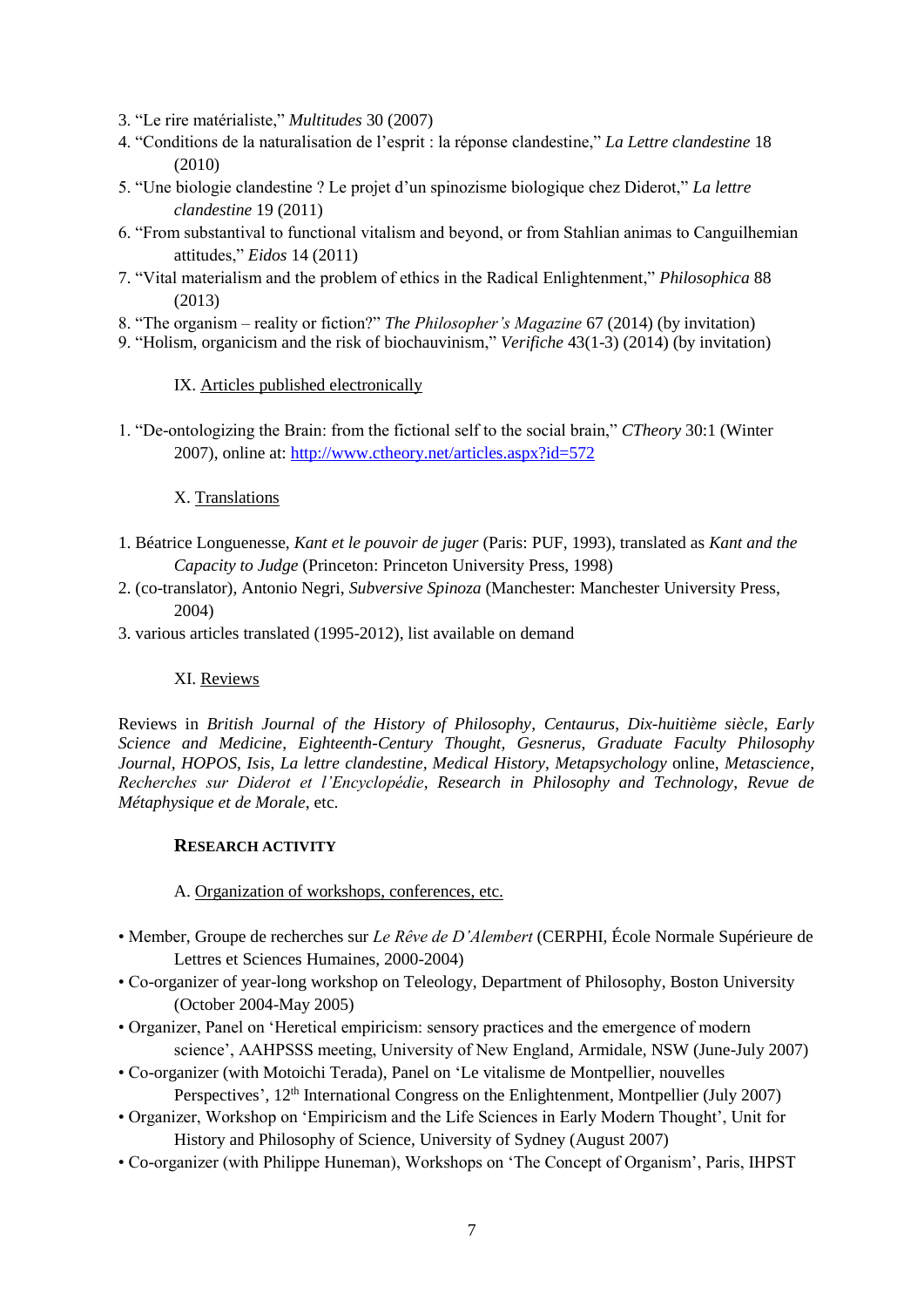(April and December 2008)

- Organizer, Panel on 'Medical Empiricism in Early Modern Thought', HOPOS (Vancouver, June 2008)
- Co-organizer (with Ofer Gal), *Embodied Empiricism*, international conference, Unit for History and Philosophy of Science, University of Sydney (February 2009)
- Organizer, 'Darwin, a philosophical discourse', 1-day workshop, Unit for History and Philosophy of Science, University of Sydney (July 2009)
- Organizer, AAHPSSS conference, Emmanuel College, St Lucia, Queensland (July 2009)
- Organizer, AAHPSSS conference, University of Sydney (July 2010)
- Co-organizer (with Jean-Claude Bourdin), *Ontologie matérialiste et politique*, international conference, Université de Poitiers (December 2010)
- Co-organizer (with Edouard Machery, Pittsburgh and Philippe Huneman, IHPST, Paris), 'Embodiment and Adaptation' Workshop, University of Pittsburgh, Center for Philosophy of Science (March 2011)
- Co-organizer (with Jean-Jacques Kupiec), 'Hasard, holisme et réductionnisme dans les sciences de la vie / Chance, Holism, and Reductionism in the Life Sciences', 2-day conference, Paris, ENS, Centre Cavaillès (May 2012)
- Organizer, Panel on 'Life before the Man-Machine: conceptualizing life and mechanism in early modern natural philosophy', HOPOS, Halifax (June 2012)
- Organizer, 'Sketches of a conceptual history of epigenesis', I, Ghent University, Department of Philosophy (June 2012)
- Organizer, panel on 'Mechanism, life, and embodiment in early modern science', HSS-3 Societies Meeting, Philadelphia (July 2012)
- Co-organizer, *Early Modern Medicine and Philosophy*, international conference, Center for the Philosophy of Science, University of Pittsburgh (November 2012)
- Co-organizer (with Anne-Lise Rey), Panel on 'Mechanism and Embodiment in Early Modern Philosophy', ESHS Conference, Athens (November 2012; accepted but cancelled)
- Organizer, 'Forms of vitalism in 2013' workshop, Department of Philosophy, Ghent University (June 2013)
- Co-organizer (with Matteo Mossio), workshop on 'Holism in Biology, Centre Cavaillès, ENS, Paris, June 2013 and ISHPSSB, Montpellier, July 2013
- Co-organizer (with Peter Anstey), workshop on 'Themes in early modern mathematics and medicine', Department of Philosophy, University of Sydney (November 2013)
- Organizer, panel on 'Sketches of a conceptual history of epigenesis', II, HSS, Boston (November 2013)
- Co-organizer (with Sorana Corneanu and Guido Giglioni), conference on 'Early Modern Medicine of the Mind', Warburg Institute, University of London (May 2014) ; panel at ESHS Lisbon (September 2014)
- Co-organizer (with Anne-Lise Rey), workshop on 'Les méthodes en histoire et philosophie des sciences : sur la preuve par l'image', Imaginarium, Lille/Tourcoing (June 2014)
- Organizer, Workshop on 'Machines of Life, Development and Assimilation: Vitalist Themes', Ghent University (October 2014)
- Co-organizer (with Jean-Claude Dupont), of three one-day workshops on empiricism and the brain, 17<sup>th</sup>-18<sup>th</sup> centuries ('Empirisme et fonctions cérébrales, 17<sup>e</sup>-18<sup>e</sup> siècles'): Université d'Amiens (April 2014); Université de Paris 7 – SPHERE (April 2015); Université de Paris 7 – SPHERE (March 2016).
- Co-organizer (with Cécilia Bognon-Küss), Panel on 'Philosophy of Biology before Biology',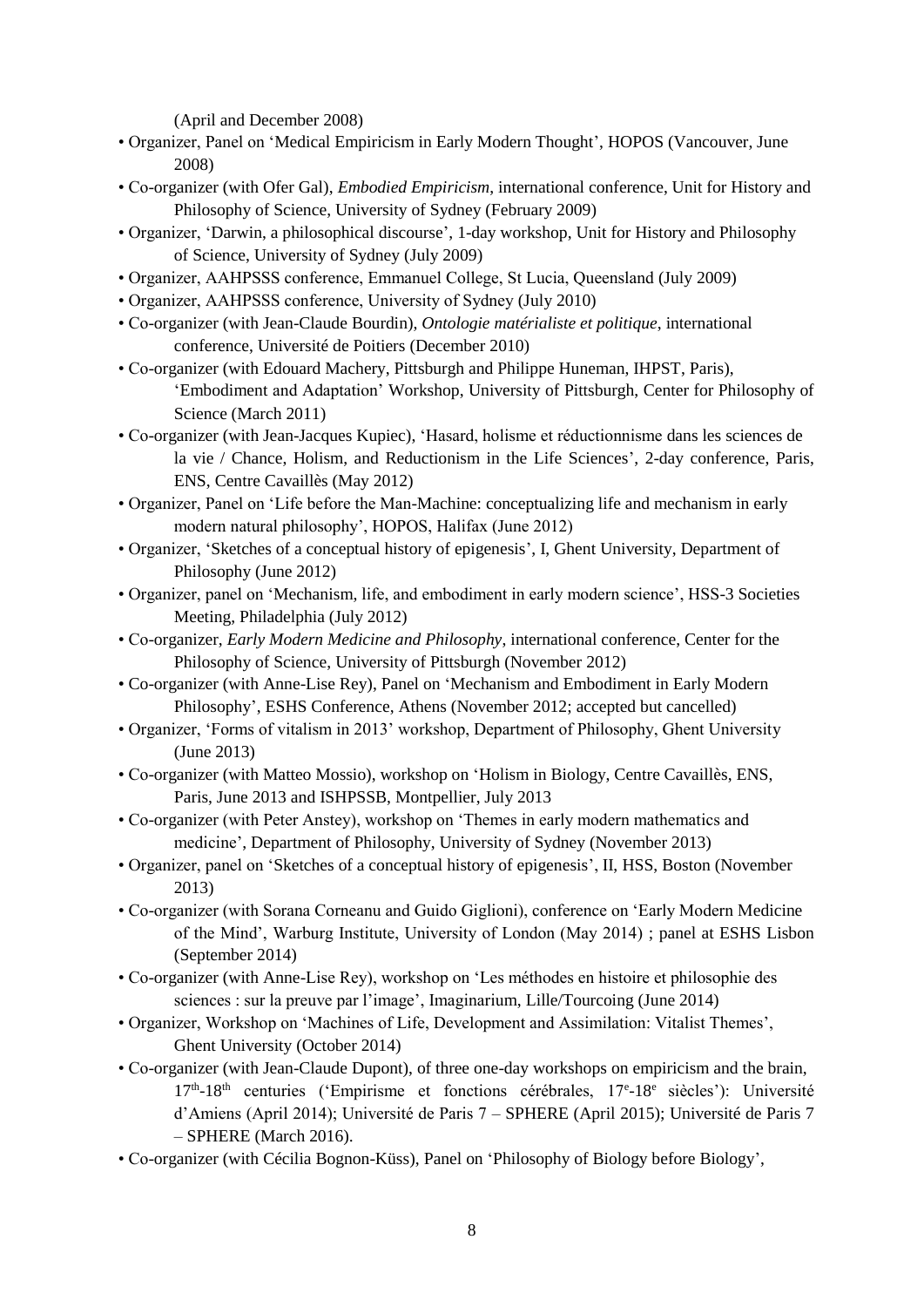### ISHPSSB, UQAM, Montréal (July 2015)

#### B. Keynote addresses, invited talks and conference presentations

#### *Keynote Addresses*

- 1. 13th Princeton-Bran Workshop in Early Modern Philosophy, Bran, Romania (July 2014): "Vitalism between ontology and scientific pursuit-worthiness in the wake of the Scientific Revolution"
- 2. Conference 'La vie et le vivant dans la philosophie moderne', Université Libre de Bruxelles (May 2015): "Ecrire l'histoire du vitalisme "
- 3. ESEMP Conference 'Life and Death in Modern Philosophy', London, UCL (June 2016): title TBA

#### *Invited talks*

- 1. "Materialism in Australia: the Identity Theory in Retrospect," Association of Philosophy Professors of Nagoya, Japan (September 2001)
- 2. "Un matérialisme désincarné: la théorie de l'identité," Séminaire sur l'Histoire du Matérialisme, Philosophy Department, Université de Paris I, Panthéon-Sorbonne (March 2004)
- 3. "Le déterminisme volitionnel d'Anthony Collins," Department of Philosophy, University of Montréal (November 2004)
- 4. "Une théorie matérialiste du soi," Séminaire "L'Individuation et l'impersonnel," Université de Paris-VII, Centre d'Études sur le Vivant (May 2005)
- 5. "Une biologie matérialiste?", Séminaire "Épistémologie de la biologie," Centre Cavaillès, École normale supérieure, Paris (May 2005)
- 6. "Antonio Negri's Ontology of Empire," Nagoya City University (January 2006); University of Texas, El Paso (January 2007)
- 7. "Locke's Compatibilism," Department of Philosophy, University of Montréal, and CUNY 18<sup>th</sup>-Century Study Group (March 2006)
- 8. "A happiness fit for organic bodies: La Mettrie's medical Epicureanism," Montréal Inter-University Workshop in History of Philosophy, UQAM (October 2006)
- 9. "Anti-Linnaeus, or: did the Enlightenment really believe in order in Nature?", lecture delivered at the Macleay Museum of Natural History, University of Sydney (September 2007)
- 10. "L'organisme a-t-il un statut ontologique ?", invited lecture, CRIST, UQAM, Montréal, November 2007; Centre Cavaillès, ENS, Paris, January 2008; Max-Planck Institute for the History of Science, Berlin, January 2008 (in English)
- 11. "L'anomalie du vivant. Réflexions sur le pouvoir messianique du monstre," Université de Liège, Departments of Anthropology and Philosophy (December 2007)
- 12. "Les trois ontologies: Quine, Descola, Negri," Paris, EHESS / Musée du Quai Branly (January 2008)
- 13. "Materialism and art: the case of the cultured brain," Wednesday Forum, Monash University School of Art, Melbourne (October 2008)
- 14. "Cerveau culturel, cerveau social : un défi ou une aubaine pour le matérialisme ?", Department of Comparative Literature, Université de Grenoble (December 2008)
- 15. "Écrire une nouvelle histoire de la biologie," Centre Cavaillès, ENS, Paris (January 2009)
- 16. "In Praise of Quantitative Science: Monsters, Organisms and Brains," Center for Values, Ethics and the Law in Medicine (VELIM), University of Sydney (February 2009); Department of Philosophy, University of Texas, El Paso (April 2011)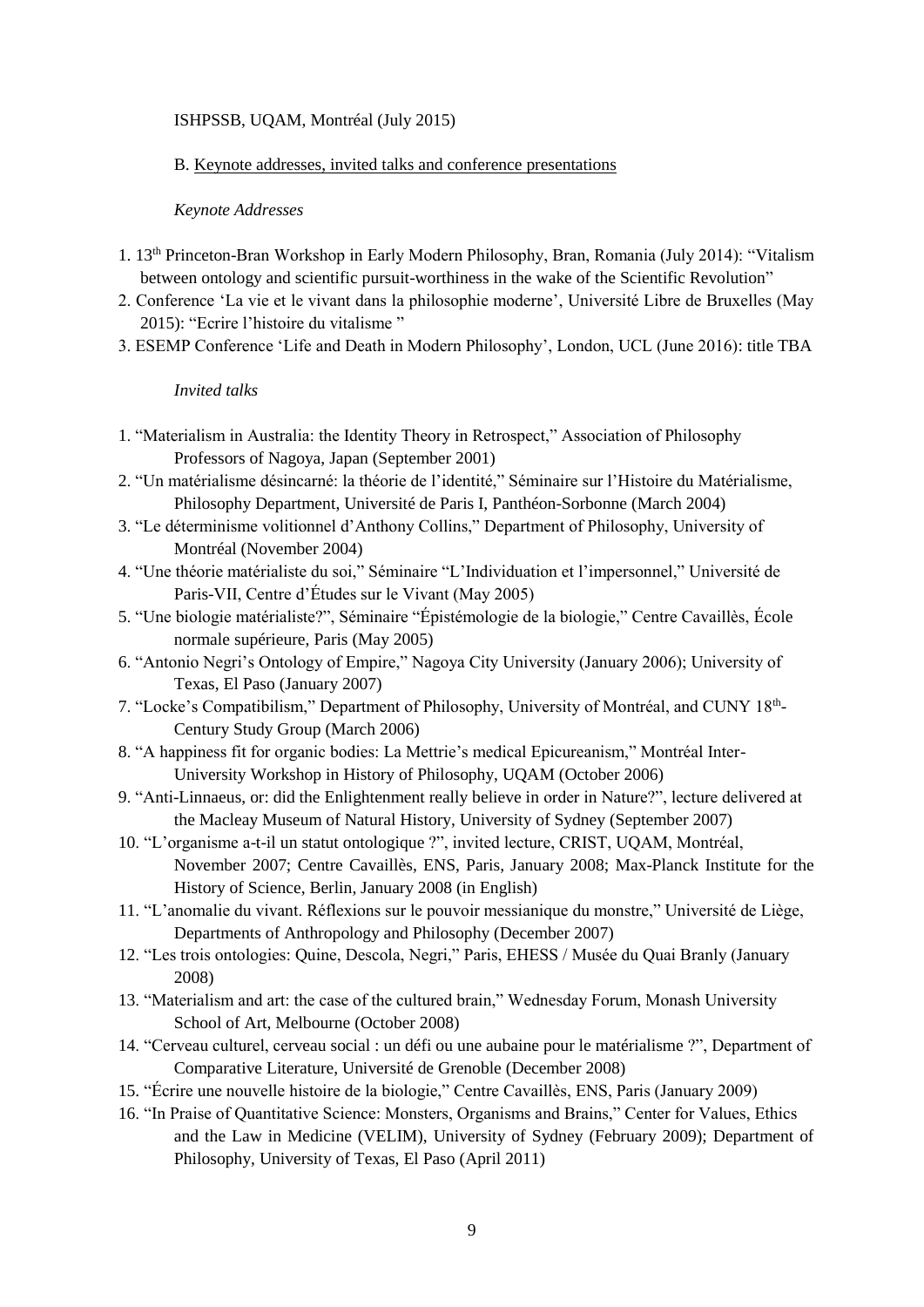- 17. "Materialism and The Problem of The Ethical: Lessons From The Radical Enlightenment," Jan Van Eyck Academy, Maastricht, Versus Theory Laboratory (November 2009); Department of Philosophy, University of Texas, El Paso (April 2011); ISECS Early Career Seminar: Exploring the Early Modern Underground: Freethinkers, Heretics, Spies, Forschungszentrum Gotha (August 2013)
- 18. "Ontologie, multitude et mondialisation selon Negri," La Réunion, Rencontres de Bellepierre (February 2010)
- 19. "La Mettrie: Man a Machine," Key Thinkers (Public Lecture Series), University of Sydney (September 2010)
- 20. "L'anomalie du vivant et la Révolution Scientifique: quelques cas problématiques," Centre d'Histoire des Sciences et d'Épistémologie (CHSE), Université de Lille 1 (November 2011)
- 21. Two lectures on embodiment: (1) "The allure of the flesh and the vitality of materialism: Forms of materialist embodiment"; (2) "Vitalism, biochauvinism and embodiment in Canguilhem", Central European University, Budapest, Dept. of Gender Studies (September 2012)
- 22. **"**Medicalizing the Body-Soul Relation: Early Modern Perspectives," presentation to Minds and Bodies Seminar, Princeton University (November 2013)
- 23. "Vitalism and vital materialism," Rice University Materialism Seminar, Houston (December 2013)
- 24. "The Discreet Charm of 18<sup>th</sup>-Century Vitalism," University of Oslo, Department of Philosophy, Classics, Art History and Ideas (March 2014); in panel on vitalism, ISECS, Rotterdam (July 2015)
- 25. "Body, soul and brain in Diderot's materialism," University of Groningen, Department of Philosophy (October 2014)
- 26. "From medicina mentis to materialist philosophy of mind: a problem of naturalization?", Department of Philosophy, University of Bucharest (November 2014)
- 27. Le matérialisme et les sciences au XVIIIe siècle : histoire d'un malentendu, Université de Paris-7 SPHERE, Seminar in History and Philosophy of Science (November 2015)

*Conference presentations (by invitation and fully funded)*

- 1. "Une théorie matérialiste du soi," CNRS Workshop (École Européenne) in Epistemology and Neuroscience, Château d'Abbadie, Hendaye, France (September-October 2004);
- 2. "De-ontologizing the brain," Conference on 'Phantom Limb Phenomena. Neuroscientific, Aesthetic, Philosophical Perspectives', Goldsmiths College, University of London (January 2005)
- 3. "The Social Brain," Conference on 'Neuroaesthetics', Goldsmiths College, University of London (May 2005); Architecture and Mind Conference, TU Delft, Holland (October-November 2008); 9<sup>th</sup> Conference of the Australasian Society for Cognitive Science, Macquarie University (September-October 2009)
- 4. "Un coup de dés jamais n'abolira le hasard : le déterminisme lucrétien après Locke," Conference 'Lucrezio e la Modernita', Milan, Università di Milano-Bicocca (December 2007)
- 5. "Automates corporels, corps-machines et figures de l'organisation : Matérialismes et mécanismes face au vivant, 1650-1750," Conference 'L'Automate', Université de Grenoble (March 2009)
- 6. "Le vitalisme de Canguilhem," Conference 'Vie, vivant, vital : vitalisme', Université de Montpellier (June 2009)
- 7. "Conditions de la naturalisation de l'esprit : la réponse clandestine (Fontenelle, Collins,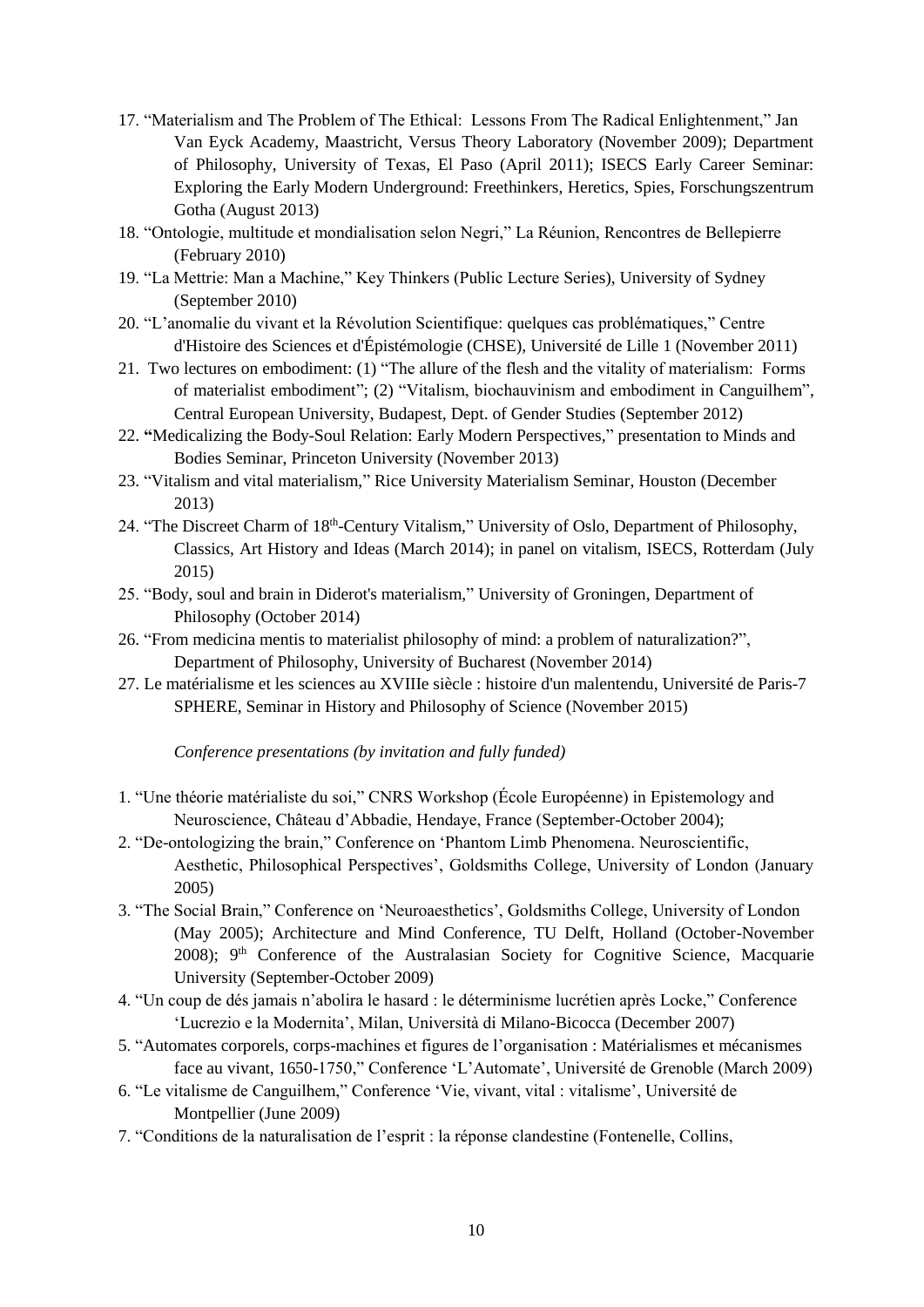Diderot)," Journée d'études 'Clandestins et sciences', Paris, Université de Paris I-Sorbonne (June 2009)

- 8. "The Determinist Approach to the Mind in the Radical Enlightenment," Conference on Responsibility and Moral Agency, Charles Sturt University, NSW (January 2010)
- 9. "From substantival to functional vitalism and beyond, or from Stahlian animas to Canguilhemian attitudes," 9<sup>th</sup> Bloomington Eighteenth-Century Workshop: 'Forms of Life', Indiana University Center for Eighteenth-Century Studies (May 2010); HSS, Montreal (December 2010); Center for Philosophy of Science, University of Pittsburgh (February 2011); LMPS, Nancy (July 2011); Center for Logic and Philosophy of Science, Ghent University (April 2012); Department of Philosophy, Washington University, Saint Louis (November 2012)
- 10. "Une biologie clandestine?", conference on 'Diderot et la tradition clandestine', Université de Paris I-Sorbonne, (June 2010)
- 11. "De la naturalisation de l'intentionnalité à la phénoménologie incarnée," memorial conference in honour of Marie-Claude Lorne, ENS/IHPST, Paris (June 2010)
- 12. "Experiment and embodiment: the implicit ontology of vitalist anti-vivisectionism," international conference on Experimenting with Animals from Antiquity to the Enlightenment, Oregon State University (April 2011)
- 13. "Teleomechanism redux? The conceptual hybridity of living machines in early modern natural philosophy," Early Modern Medicine Workshop, Center for Philosophy of Science, University of Pittsburgh (May 2011); HPS Research Methods Seminar, Centre for History of Science, Ghent University (October 2011); IHPST Workshop on 18<sup>th</sup> Century Life Science and Philosophy, Paris (January 2012); HSS-3 Societies Meeting, Philadelphia (July 2012)
- 14. "Was Canguilhem a biochauvinist?", conference on The Normal and the Pathological, University of Warwick (September 2011); Workshop on Georges Canguilhem, Institute of Philosophy, KU Leuven (June 2012)
- 15. "The Allure of the Flesh and the Vitality of Materialist Embodiment," 'Ästhetik des Fleisches' Symposium, Stuttgart, Akademie der bildenden Künste (November 2011)
- 16. "Hasard, holisme et réductionnisme," conference 'Hasard et ordres dans le vivant : déterminismes, devenir, individu', Lyon, ENS/INSA (November 2011) ; 'Hasard, holisme et réductionnisme dans les sciences de la vie / Chance, Holism, and Reductionism in the Life Sciences, 2-day conference, Paris, ENS, Centre Cavaillès (May 2012) ; Workshop Les méthodes d'objectivation de l'incertitude, MESHS, Lille (June 2014)
- 17. "Ontologie matérialiste et Lumières radicales," conference Technique(s), politique et médiation, Philosophy Department, Université de Liège (March 2012)
- 18. "On the role of Newtonian analogies in eighteenth-century life science," International Conference on 'Isaac Newton and his Reception', Ghent University (March 2012); The Life and Mathematical Sciences in Early Modernity, University of Cincinnati (May 2012)
- 19. "The organism as hybrid and polemical concept," Conference on the concept of organism, University of Padova (June 2012)
- 20. "Epigenesis and/as Spinozism in Diderot's biological project," Conceptual history of Epigenesis, Ghent University (June 2012); Early Modern Medicine and Philosophy, International conference, University of Pittsburgh (November 2012)
- 21. "Boundary crossings. Living machines, material souls and embodied matter in early modern natural philosophy," 'From "Animal" to "Man". The medical and philosophical debate on human intelligence and animal perceptual faculties between Aristotelianism, Cartesianism and Post-Cartesianism  $(16<sup>th</sup>-18<sup>th</sup>$  centuries)', Berlin, Humboldt-Universität (September 2012)
- 22. "Cultured brains and the production of subjectivity: The politics of affect(s) as an unfinished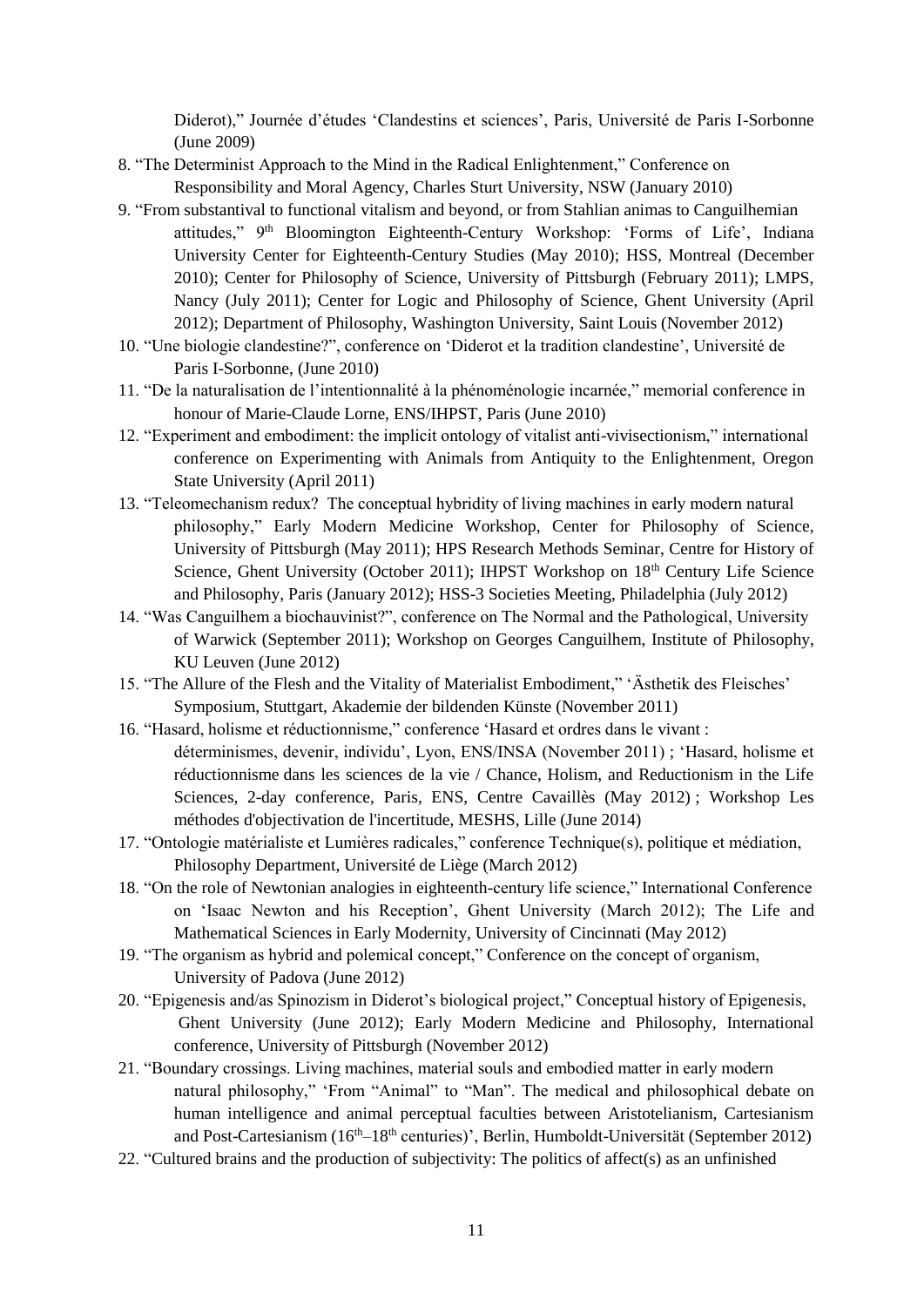project," 'Psychopathologies of Cognitive Capitalism: Part 2', ICI Berlin (March 2013)

- 23. "How I learned to love vitalism (in the Radical Enlightenment)," 'My Night With Philosophers', Institut Français, London (June 2013)
- 24. "Diderot et l'approche déterministe de l'esprit : un *autre* déterminisme," 'Matérialisme et nécessité au XVIII<sup>e</sup> siècle', La Baule (September 2013)
- 25. "Le cerveau est un « livre qui se lit lui-même ». Plasticité cérébrale et matérialisme réductionniste de Diderot à la neurophilosophie contemporaine," 'L'anthropologie matérialiste de Diderot et les sciences', Muséum National d'Histoire Naturelle, Paris (October 2013) ; English version presented at 'Philosophy of Science in the 21st Century', Lisbon, CFCUL (December 2013)
- 26. "'Whoever takes man as an object of study must expect to have man as an enemy': The tension between naturalism and anthropocentrism in La Mettrie and Diderot," 'The Enlightenment and the Development of Philosophical Anthropology', University of Sydney (November 2013)
- 27. "Mechanism(s) and embodiment: ontological considerations in an early modern context," workshop on 'The Affect of Artificial Humans: Images, Models and Automata', Humanities Institute, Washington University, St Louis (April 2014)
- 28. "From Locke to Materialism," Conference 'Yet Another Eighteenth-Century German Philosophy', University of Turin (June 2014)
- 29. "De l'homme-machine à l'organisation : le mécanique face au vivant," Conference 'La Mettrie : médecine, philosophie et littérature', Université de Lausanne / CERPHI-UMR 5037 (Lyon), Lausanne (June 2014)
- 30. "Body, soul and brain in Diderot's materialism," Conference on Early Modern Materialism, Universität Mainz (June 2014)
- 31. "Varieties of vital materialism," in panel on 'Matter and Contingency in the Early Modern Science of Nature', International Conference on Matter, University of Palermo (April 2014); new version at Conference 'Teorie della materia e scienza moderna', Universita di Roma III (April 2015)
- 32. "(Conceptual) Mechanisms of Life: from Boerhaave's expanded mechanism to the vitalist animal economy," Conference 'Vital Matters', University of Groningen (August 2014)
- 33. "Brain theory between utopia and dystopia," Conference 'The Metabolism of the Social Brain', Berlin, AdK (October 2014); '(Neuro)psychoanalysis, its critique, its critics', Ghent University (June 2015)
- 34. "Canguilhem vitaliste et/ou métaphysicien de la vie ?", Conference on 'Georges Canguilhem (1904-1995): les traces du métier', Paris, Institut d'Etudes avancées (November 2015) ; Université de Liège (Apri 2016)

*Conference presentations (submitted, peer-reviewed and funded)*

- 1. "The Materialist Denial of Monsters," conference on "Gods, Men and Monsters," New College, Oxford University (April 2001), and "Closure in the Eighteenth Century," Princeton University, Society for 18<sup>th</sup> Century Studies (May 2001)
- 2. "La Mettrie's Epicuro-Cartesianism," South Central Seminar in Early Modern Philosophy, University of Houston (February 2001); International Conference for the 250th Anniversary of La Mettrie's death, Forschungzentrum Europäische Aufklärung, Potsdam, Germany (November 2001)
- 3. "Matérialisme et athéisme: vrais ou faux jumeaux?", Conference on 'The Historical Roots of Atheism', Centre d'Histoire de la Pensée Moderne, CNRS, Paris (June 2001)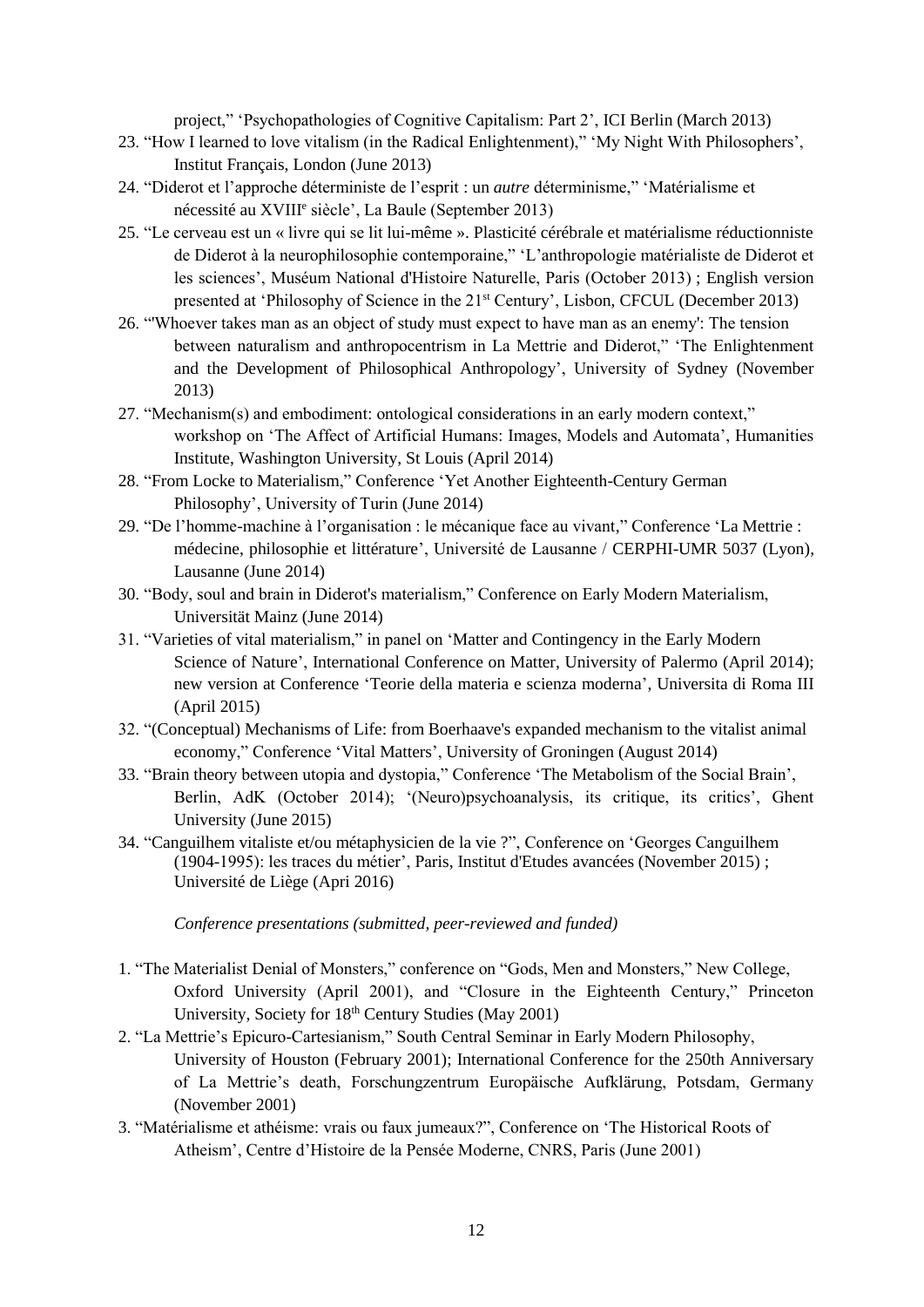- 4. "Diderot's Naturalism," Symposium on '18<sup>th</sup> Century European Thought and the Nature-Culture Problem', University of Helsinki (September 2004); Atlantic Canada Seminar in Early Modern Philosophy, Dalhousie University, Halifax, Nova Scotia (July 2005); Workshop on Empiricism and Early Modern Science, Unit for History and Philosophy of Science, University of Sydney (August 2007)
- 5. "A happiness fit for organic bodies: La Mettrie's medical Epicureanism," Conference on Epicureanism in the Enlightenment, Magdalen College, Oxford University (June 2006)
- 6. "Determinism/Spinozism in the Radical Enlightenment: the cases of Collins and Diderot," Colloquium of the International Society for Eighteenth-Century Studies on "Boundaries in the 18<sup>th</sup> Century – Frontières au XVIII<sup>e</sup> siècle," Helsinki (August-September 2006)
- 7. "Revisiting the Metaphysics of Transformism (before Darwin)," Conference on Darwin's Living Legacy, Bibliotheca Alexandrina, Alexandria, Egypt (November 2009)
- 8. "Forms of Materialist Embodiment," accepted paper, New England Colloquium in Early Modern Philosophy, Dartmouth College (May 2011; declined)
- 9. "The organism as ontological go-between: hybridity, boundaries and limit cases in its conceptual history," 'Nomadic concepts: Biological concepts and their careers beyond biology', Universität Marburg (October 2012); 'Early Modern Philosophy Colloquium', Houston (December 2013); 'L'identité : des organismes aux personnes / From Biological to Personal Identity', Université de Bordeaux (May 2014)

*Conference presentations (submitted, peer-reviewed, non-funded)*

- 1. "Le débat Maupertuis-Diderot sur la molécule," 10<sup>th</sup> International Enlightenment Congress, University College, Dublin, Panel: "Science and Philosophy in the Mid-18<sup>th</sup> Century" (July 1999)
- 2. "The concept of organism, an historical and conceptual critique," ISHPSSB Congress (History, Philosophy & Social Studies of Biology), University of Guelph, Ontario (July 2005)
- 3. "Locke on Agency," 9th Inland Northwest Conference on Action and Responsibility, University of Idaho, Moscow and Washington State University, Pullman (March-April 2006)
- 4. "A Materialist Theory of the Self," HOPOS, Paris (June 2006)
- 5. "The Return of Vitalism: Canguilhem and the History and Philosophy of the Life Sciences," ISIH Conference on 'Models of Intellectual History', Birkbeck College, University of London (April 2007);
- 6. "Rethinking empiricism and materialism: the revisionist view," Panel on 'Heretical empiricism: sensory practices and the emergence of modern science', AAHPSSS meeting, University of New England, Armidale, NSW (June-July 2007)
- 7. "Empiricism contra experiment in early modern medical thought," Panel on 'Rethinking empiricism: instruments, minds, and observations', AAHPSSS meeting, RMIT, Melbourne, (July 2008); Embodied Empiricism, international conference, Unit for History and Philosophy of Science, University of Sydney (February 2009)
- 8. "Early modern epistemologies of the senses: from the nobility of sight to the materialism of touch," Panel on 'Early modern discourses of the senses," AULLA, University of Sydney, Department of English (February 2009)
- 9. "The Scandal of Spinozism," Australian Association for Jewish Thought, Shalom College, UNSW, Sydney (February 2009)
- 10. "Why was there no controversy over Life in the Scientific Revolution?", HOPOS, Budapest, June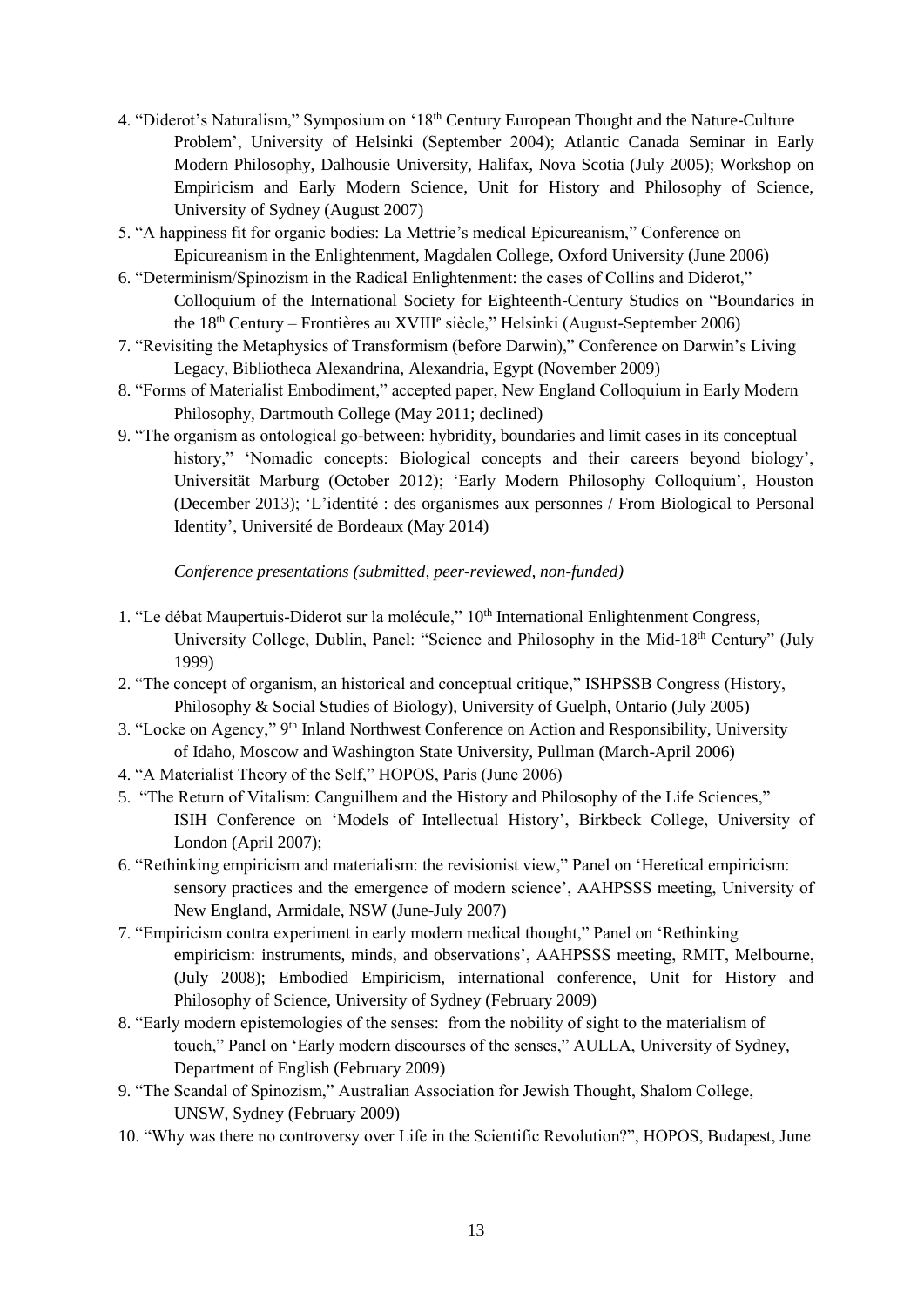2010; AAHPSSS, University of Sydney (July 2010); Scientiae 2012, Simon Fraser University, Vancouver, April 2012 (paper accepted, but declined invitation)

- 11. "Materialism and dreams in Diderot," Panel on 'Material Minds' in Literature and Science conference, UNSW, Sydney (July 2010)
- 12. "Travel as a basis for atheism: free-thinking and/as deterritorialization in the early Radical Enlightenment," Workshop on Global histories of knowledge, University of Sydney (July 2010)
- 13. "From Locke to Materialism: Empiricism and the Stirrings of Ontology," Conference on The Rise of Empiricism, University of Sydney (September 2010)
- 14. "Automata, man-machines and the challenge of Life," HOPOS, Halifax (June 2012)
- 15. "Vital anti-mathematicism: Mandeville, Buffon and Diderot," Scientiae II, Warwick University (April 2013); new version presented at conference 'The Uses and Abuses of Mathematics in Early Modern Philosophy' (by invitation), Institute of Philosophy, Hungarian Academy of Sciences (March 2015)
- 16. "Holism, organicism and the risk of biochauvinism," ISHPSSB, Montpellier (July 2013)
- 17. "Biological conceptions of selfhood in early modern materialism: the case of Diderot," in Panel on Intersubjectivity in Early Modern Philosophy, OZSW, Amsterdam (December 2015)
- 18. "Material-cerebral plasticity, fluid ontology: the case of animal spirits," Conference 'Les esprits animaux', Geneva, Fondation Hardt (February 2016)

*Workshop presentations*

- 1. Respondent to Susan Oyama, "The Making Up of Organisms: Mapping the Future of Biological Models and Theories," École normale supérieure, Paris (June 2006)
- 2. "Locke, Collins et la question du compatibilisme," Université du Québec à Montréal, Department of Philosophy (October 2006)
- 3. "Linnaeus and Natural Science in the 18th Century"; "The Reception of Darwin," guest lectures at University of New South Wales, Department of History and Philosophy of Science (May 2007)
- 4. "Organic economies versus vital forces: conceptual foundations of Enlightenment vitalism," 1st Sydney / ANU workshop in philosophy of biology, University of Sydney (August 2009)
- 5. "A case of cosmopolitan holism: sphygmology and the Sino-Jesuit sources of Montpellier vitalism," Cultural and Scientific Translation between East and West  $(16<sup>th</sup>-17<sup>th</sup>$  centuries), University of Sydney, Department of Italian Studies (October 2010)
- 6. "Organism and embodiment," Memory-Cognition-Culture Day, Macquarie University, Department of Cognitive Science (October 2010); Embodiment and Adaptation Workshop, Pittsburgh, Center for Philosophy of Science (March 2011)
- 7. Teleomechanism redux: From functional physiology to the animal economy in early modern natural philosophy, Pittsburgh HPS workshop on early modern medicine (April 2011); IHPST-Tübingen workshop on  $18<sup>th</sup>$  century life science and philosophy, Paris (January 2012)
- 8. "Embodiment and The Body-Machine," Seminar on Machines and Imagination, Université de Paris-VII (June 2011)
- 9. "Mandeville's Medical Materialism: *A Treatise of the Hypochondriack and Hysterick Diseases*," Mandeville Workshop, Ghent University (June 2011)
- 10. "Science and the Radical Enlightenment," Doctoral School on the Radical Enlightenment (primary lecturer: Margaret Jacob), Department of Philosophy, Ghent University (March 2012)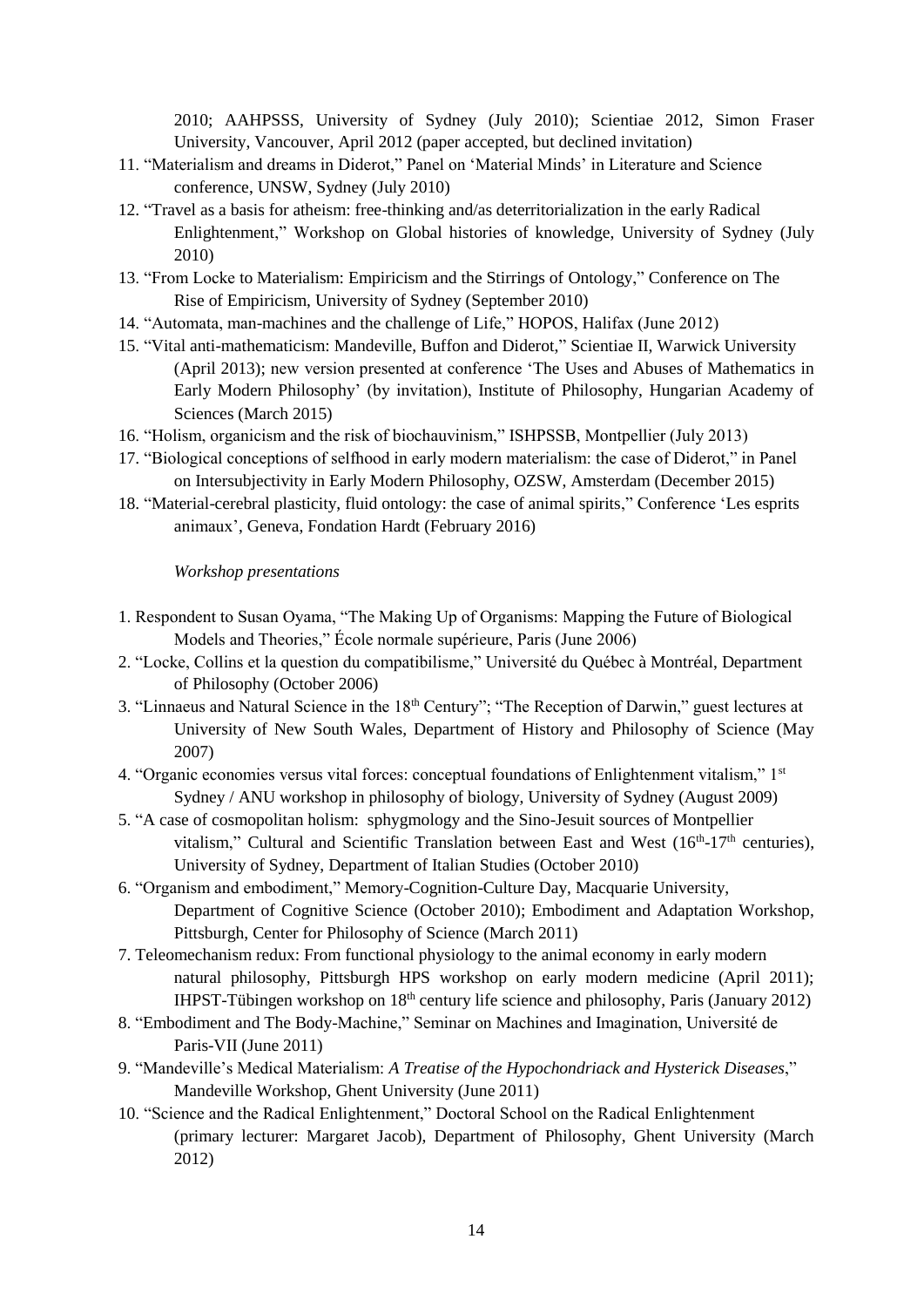- 11. "Constructing natural history, or: Visualizing nature and artifice in Diderot's Cabinet," Lille-Ghent seminar 'The Scientific Proof Between Argumentation and Image', Maison de la Recherche, Lille (September 2012)
- 12. "Vitalism between ontology and scientific pursuit-worthiness in the wake of the Scientific Revolution," 13th Bucharest-Princeton Seminar in Early Modern Philosophy: 'The Losers of the Scientific Revolution', Bran, Romania (July 2013)
- 13. "Matérialisme et athéisme: vrais ou faux jumeaux, interdépendance ou indépendance?," workshop 'L'athéisme dévoilé aux temps modernes', ULB, Brussels (September 2013)
- 14. "Medical empiricism as a form of knowledge," 5<sup>th</sup> Gewina Meeting of historians of science in the Low Countries, Woudschoten, Netherlands (June 2013); Workshop on 'Themes in early modern mathematics and medicine', Department of Philosophy, University of Sydney (November 2013); 'journée d'études' on 'Preuve anatomique et empirisme médical', Lille, MESHS (December 2013)
- 15. "The discreet charm of Hippocratism: archaic revival or avant-garde vitalism?" Warburg Institute, London, February 2014
- 16. Discussant (final remarks), Workshop on 'Empirisme et méthode dans les manuscrits médicaux de John Locke', Lyon, Ecole normale supérieure (November 2014)
- 17. "The organism against Romanticism: hybridity and go-betweenness," Seminar on 'Biological individuality. Genes, organisms and species', University of Turin (January 2015); Netzwerk Philosophie der Lebenswissenschaften, ZLF, Berlin (April 2015)
- 18. "Writing the conceptual history of Vitalism," Seminar on 'Historicizing The Philosophy:Science Relationship', fMOD, Department of Philosophy, University of Turin (March 2015)
- 19. Co-Chair and Final Discussant (concluding remarks), Workshop 'Perspectives croisées sur la notion de mécanisme (XVIIe siècle-XXe siècle)', Paris, École Normale Supérieure (May 2015)
- 20. Respondent to Cédric Brun, Conference on 'Individus organiques' / 'Organic Individuals', Université Paris-Sorbonne (June 2015)
- 21. Commentator on Ruben Verwaal, "Vital Matters Blood, Sweat & Tears," Huizinga PhD Symposium, Hilversum, Netherlands (October 2015)

# **PROFESSIONAL ACTIVITIES**

## A. Book series

Founding Series Editor, History, Philosophy and Theory of the Life Sciences, Springer (2012-); fifteen titles already published,<http://www.springer.com/series/8916>

# B. Peer review

- Reviewer (evaluator) for ANR (France's national research council): Czech Science Foundation; Fondation Maison des Sciences de l'Homme, Paris (Fernand Braudel post-doctoral fellowships); FWO (Flanders Research Council); German-Israeli Science Foundation; NWO (Dutch Research Council); Science Studies Dissertation Reviews [\(http://dissertationreviews.org\)](http://dissertationreviews.org/); Social Sciences and Humanities Research Council of Canada (SSHRC); Wellcome Trust, UK
- Manuscript reviewer, Philosophy, Kluwer/Springer Publishers; History and philosophy of science, Editions Garnier; *Dictionary of Philosophy of Mind* online; peer review for journals including *Crossroads*; *Dialogue*; *Erasmus Journal of Philosophy and Economics*; *Health and*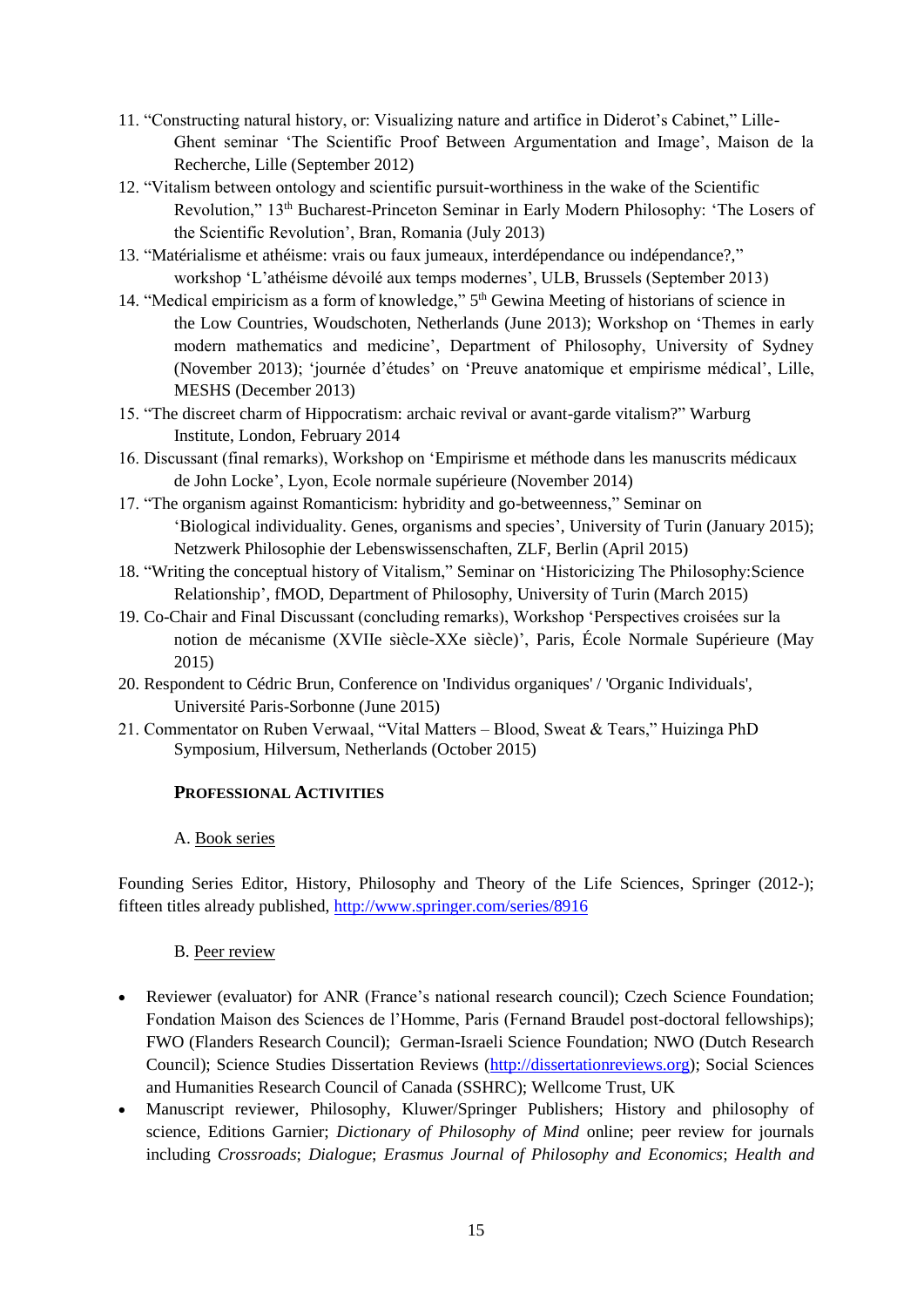*History*; *HOPOS*; *Isis*; *Intellectual History Review*; *Journal of Bioethical Inquiry*; *Journal of Early Modern Studies*; *Journal of the History of Ideas*; *Journal of Society and Politics*; *Memory Studies*; *Nordic Yearbook of Eighteenth-Century Studies*; *Philament; Philosophical Frontiers*; *Science and Education*; *Science in Context*; *Studies in History and Philosophy of Science*; *Synthese*; *Theoria*.

# C. Organization

- Member, planning committee, 'Darwin Then and Now', University of Sydney-wide conference series to commemorate the 150th anniversary of the *Origin of Species*, 2008-2009
- Co-organizer, ECR Showcase (selected presentations from early career researchers across the university), University of Sydney, September 2009
- Organizer, AAHPSSS conferences (Brisbane, University of Queensland, 2009; University of Sydney, 2010)
- Founder and organizer, Research Methods in HPS seminar, Centre for History of Science, University of Ghent (October 2011-) <http://www.sarton.ugent.be/taxonomy/term/10>
- Member, Lille-Ghent Research Consortium in History of Science (January 2012-2015)
- Co-founder and organizer, Early Modern HPS Seminar, fMOD Centre, Department of Philosophy, University of Torino (October 2015-) [http://www.filosofia.unito.it/fmod/activity/Early-](http://www.filosofia.unito.it/fmod/activity/Early-Modern-Seminar/)[Modern-Seminar/](http://www.filosofia.unito.it/fmod/activity/Early-Modern-Seminar/)

## **ADMINISTRATIVE EXPERIENCE**

- Assistant Managing Editor, *Multitudes*, international journal of politics and philosophy, Paris, 2004-2008
- Coordinator, Talented Student Program, Unit for History and Philosophy of Science, University of Sydney, 2007-2011
- Coordinator, Honours Program, Unit for History and Philosophy of Science, University of Sydney, 2007-2009
- Member, Learning and Teaching Committee, Faculty of Science, University of Sydney, 2008- 2011
- Certificate, Institute for Teaching and Learning, 3-day course, University of Sydney, June 2008
- Secretary, Australasian Association for the History, Philosophy and Social Studies of Science (AAHPSSS), June 2008-July 2010

### **SUPERVISION**

- Supervisor, Honours Thesis by Peter Hubert, on "The Secularisation of the Soul: Materialism and Personal Identity in Hartley and Priestley," Unit for History and Philosophy of Science, University of Sydney, completed 2008
- Supervisor, Honours Thesis by Robert Callan, on "Marxist Interpretations of the Scientific Revolution: the Case of Robert Boyle," Unit for History and Philosophy of Science, University of Sydney, completed 2009
- Supervisor, PhD Dissertation by David Gilad, on "Goethe, Newton and Optics," Unit for History and Philosophy of Science, University of Sydney, completed 2010
- Associate Supervisor, M.A. thesis by Sean Dyde on "Irritable Heart in 19th-century Medicine and Psychiatry," Unit for History and Philosophy of Science, University of Sydney, completed 2010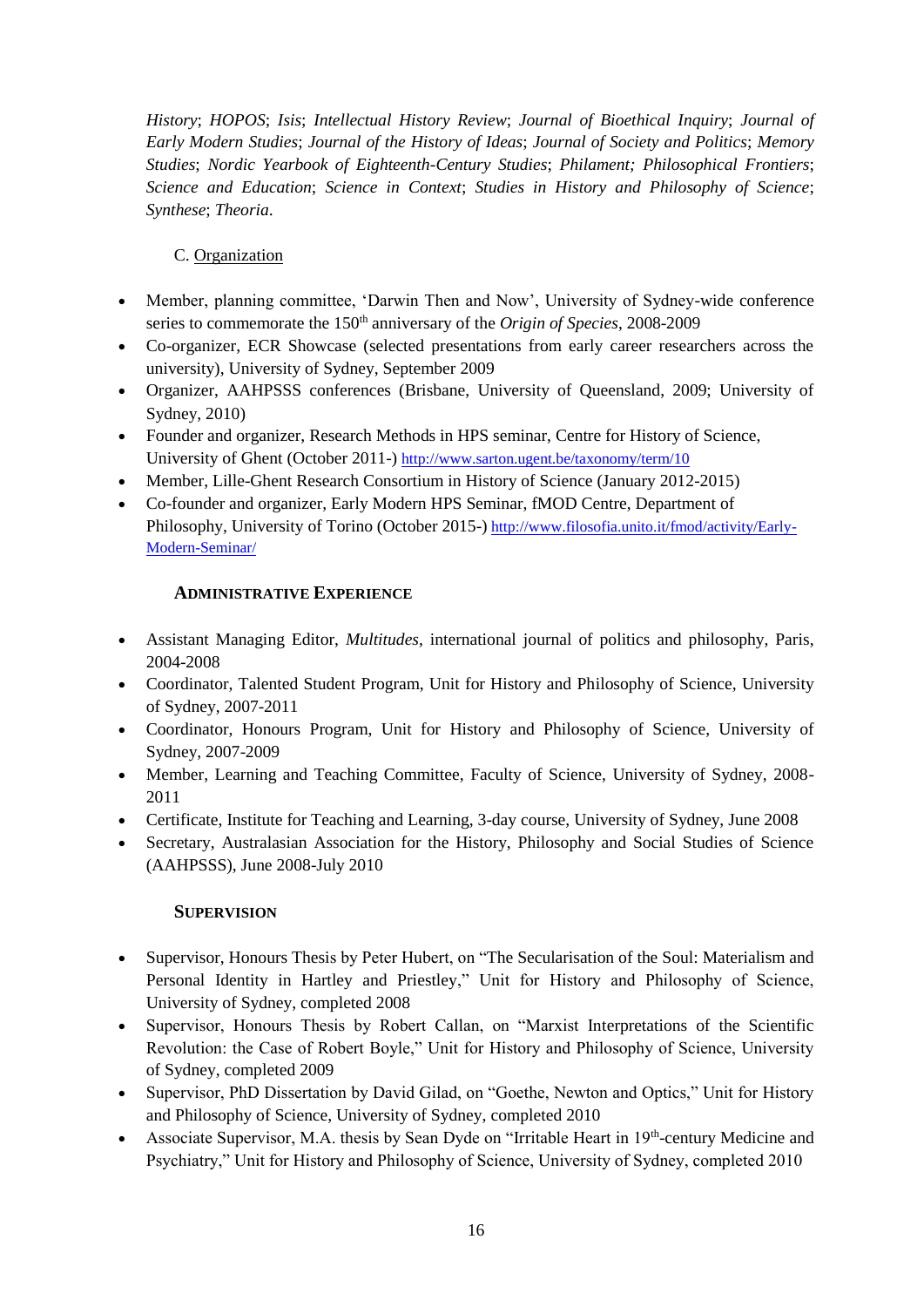- Associate Supervisor, PhD Dissertation by Andy Wong on Bergson, Canguilhem and vitalism, Department of Philosophy, Université de Liège (2012-)
- Member, PhD dissertation committee of Steve Ringel, thesis on "Désirs et croyances dans l'aide humanitaire," Paris, EHESS (defended January 2008)
- Member, PhD dissertation committee of Claudia Alexandria Manta, thesis on "A (Bio)history of Sensibility at the Intersection of  $17<sup>th</sup>$  &  $18<sup>th</sup>$  Century French Libertine Writing & Scientific (Neuro)physiological Literature," Budapest, Central European University (2012-)
- Internal examiner, PhD dissertation by Isabelle Clairhout, "Midwifery, Kitchen Physick, and the Medicatrix : Science and the Female Author in Early Modern England," Department of History, Ghent University (defended December 2013)
- Internal examiner, PhD dissertation by Liesbet De Kock, *In the Beginning was the Act. A Historical and Systematic Analysis of Hermann von Helmholtz's Psychology of the Object*, Department of Philosophy, Ghent University (defended May 2014)
- Member, PhD dissertation committee of Barnaby Hutchins, thesis on Descartes, mechanism and Life, Department of Philosophy, Ghent University (defense planned for March 2016)
- Member, PhD dissertation committee of Jo Van Cauter, thesis on Spinoza and political theology, Department of Philosophy, Ghent University (defense planned for March 2016)

# **AWARDS**

- Presidential Fellow, Boston University (1998-2001)
- Research Fellow, Center for Philosophy and History of Science, Boston University (September 2004-September 2005)
- ARC 4-year research grant, at University of Sydney, Unit for History and Philosophy of Science (2007-2011)
- International travel grants, IHPST, Paris, 2008
- Selected as an Early Career Researcher to participate in 'Science at the Shine Dome', Australian Academy of Sciences, Canberra, May 2009
- Travel grant (full expenses), British Council, conference on Darwin's Living Legacy, Bibliotheca Alexandrina, Alexandria, Egypt, November 2009
- Mellon Fellowship, University of Pittsburgh, Department of History and Philosophy of Science, November 2010-April 2011
- BOF (Ghent University), 2011-2012, then FWO full research funding, 2012-2018

## **PROFESSIONAL MEMBERSHIPS**

- Societies: American Philosophical Association, AAHPSSS (Australasian Association for the History, Philosophy and Social Studies of Science), HOPOS, ISHPSSB (International Society for the History, Philosophy and Social Studies of Biology), International Society for Intellectual History, Société d'Études du Dix-Huitième Siècle, Société d'Histoire des Sciences
- Editorial boards: *Graduate Faculty Philosophy Journal*, New School for Social Research (1993- 2002; Senior Consulting Editor, 2002-2005); *Multitudes*, journal of politics and philosophy, Paris (1999-2008; Assistant Managing Editor, 2004-2008); Founding editor, *Conatus*, Paris (2010-); Member of international editorial board, *Revue Internationale des Livres et des Idées*, Paris